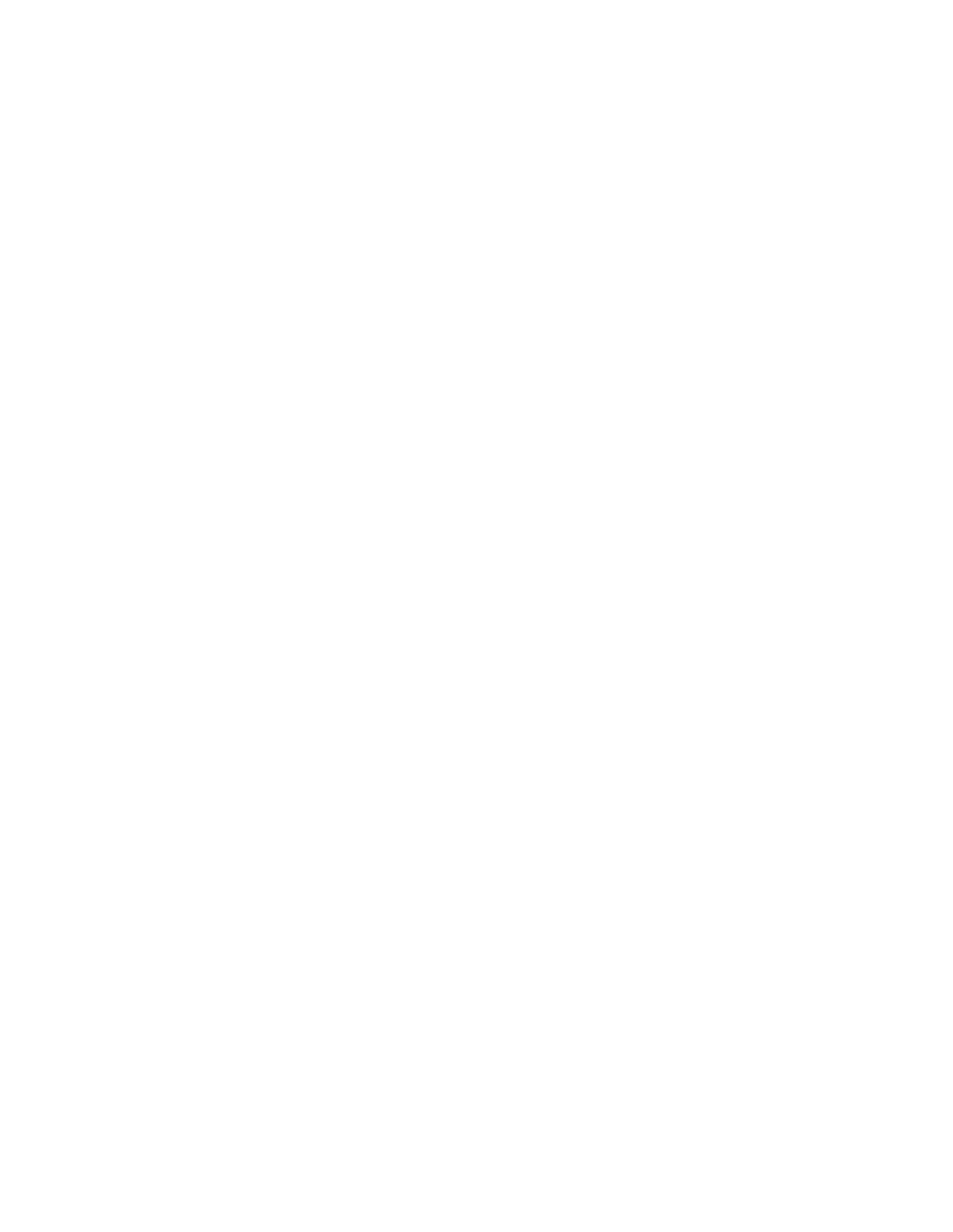www.novapublishers.com

415 Oser Avenue, Suite N Hauppauge NY 11788-3619, U.S.A. Phone: (631) 231-7269 Fax: (631) 231-8175 Email[: nova.main@novapublishers.com](mailto:nova.main@novapublishers.com)



# **MANUSCRIPT REQUIREMENTS**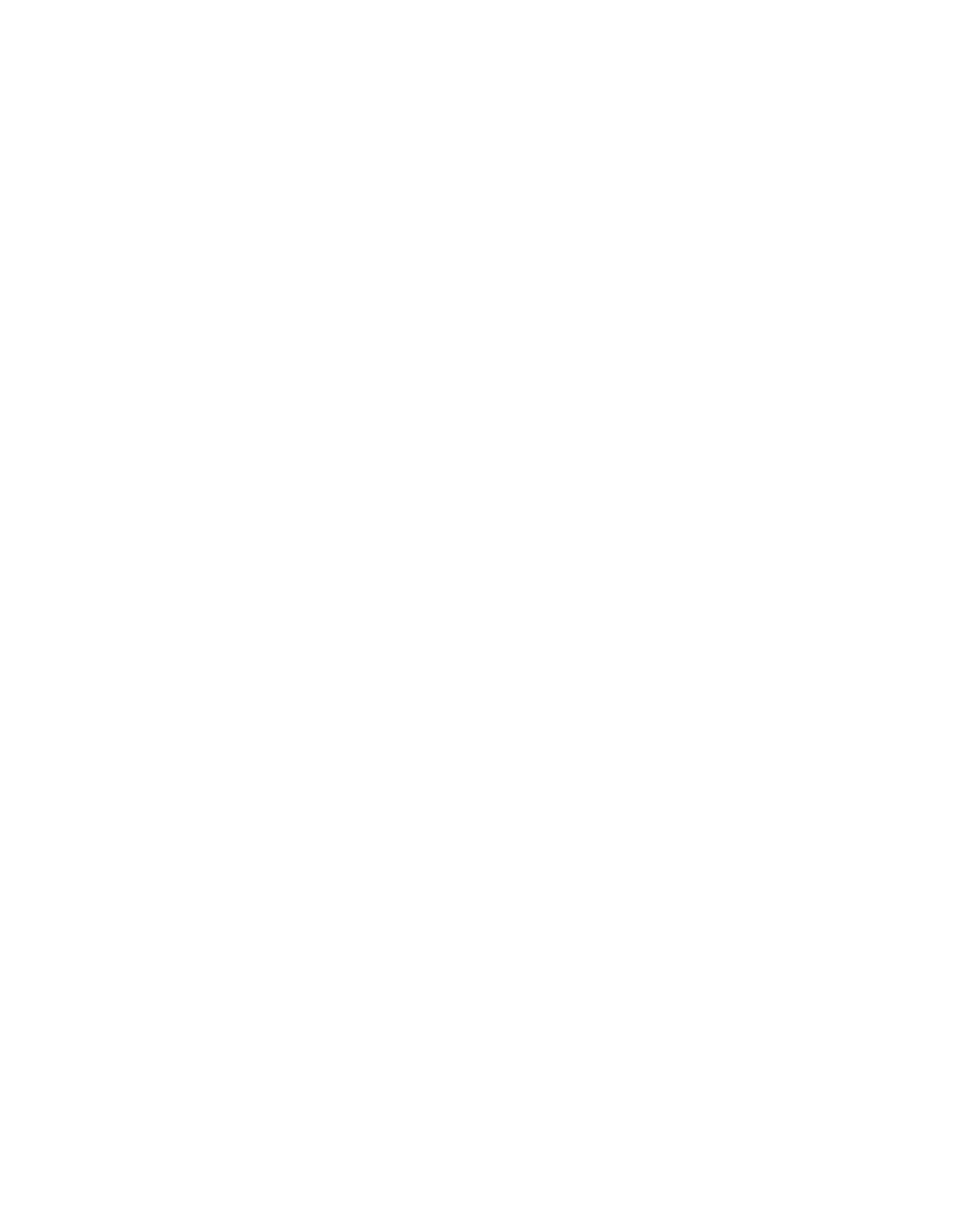## **CONTENTS**

| <b>Staff Directory</b>                              | vii            |
|-----------------------------------------------------|----------------|
| <b>Nova Publishers Guidebook</b>                    | $\mathbf{1}$   |
| <b>Acceptable Formats</b>                           | 3              |
| MS Word                                             | 3              |
| Latex                                               | 3              |
| Diagrams, Photographs, Illustrations and Charts     | 5              |
| Labeling Instructions                               | $\overline{7}$ |
| Chapter Folder                                      | $\tau$         |
| Figure Folder                                       | $8\,$          |
| <b>Front Matter</b>                                 | $\,8\,$        |
| <b>English Editing</b>                              | 9              |
| Permissions                                         | 11             |
| Copyright                                           | 11             |
| Color                                               | 13             |
| Color Graphic Fee                                   | 13             |
| <b>Book Cover</b>                                   | 15             |
| Manuscript Submission                               | 17             |
| <b>Formatting Requirements</b>                      | 19             |
| Spelling of All Names, Credentials and Affiliations |                |
| on the Title Page of the Book                       | 21             |
| <b>Running Heads</b>                                | 23             |
| Grammar                                             | 25             |
| English/British Spelling                            | 27             |
| <b>Chapters/Sections Numbering</b>                  | 29             |
| <b>Figures and Tables</b>                           | 31             |
| <b>Figures</b>                                      | 31             |
| <b>Tables</b>                                       | 31             |
| Equations                                           | 33             |
| Footnotes                                           | 35             |
| References                                          | 37             |
| <b>Check List</b>                                   | 39             |
| <b>Sample Book Template</b>                         | 41             |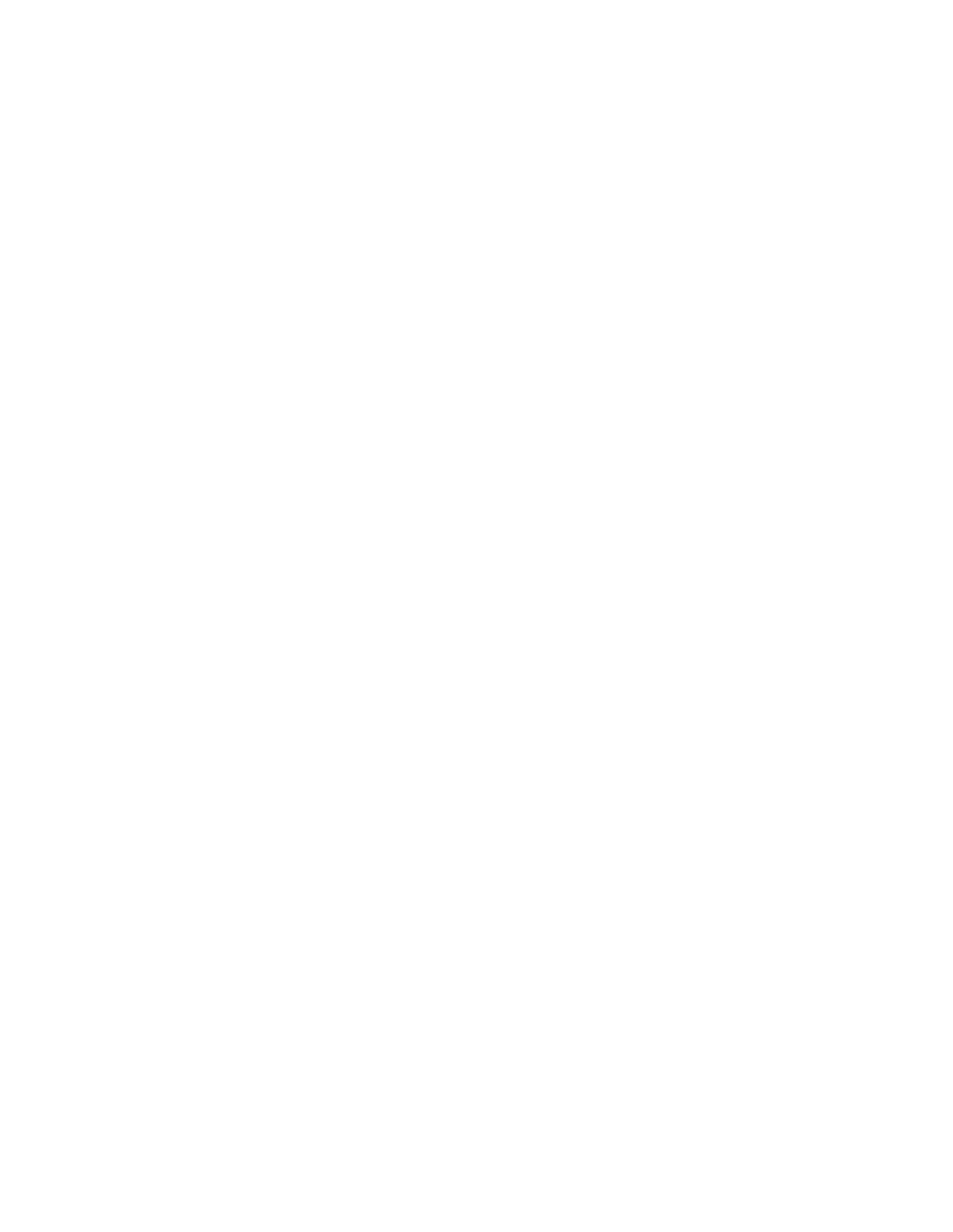# **STAFF DIRECTORY**

|                                                     | Department                     | Email                              |
|-----------------------------------------------------|--------------------------------|------------------------------------|
| Nadya Columbus                                      |                                | n.columbus@novapublishers.com      |
| CEO                                                 |                                |                                    |
|                                                     |                                |                                    |
| Donna Dennis                                        |                                | donna.dennis@novapublishers.com    |
| Vice-President and Head of the Editorial            |                                |                                    |
| Department                                          |                                |                                    |
| <b>Initial Stages of Book Publication Contacts:</b> |                                |                                    |
| Thomas Mazzaferro                                   | <b>Contracts Department</b>    | Contracts@novapublishers.com       |
| (Questions about Contracts Receipt, Terms,          |                                |                                    |
| <b>Status of Contracts and Manuscript</b>           |                                |                                    |
| Extensions)                                         |                                |                                    |
|                                                     |                                |                                    |
| <b>Matthew Attanasio</b>                            | <b>Acquisitions Department</b> | acquisitions@novapublishers.com    |
| (Questions about Book Submission, Book              |                                |                                    |
| <b>Statuses and Book Submission Guidelines)</b>     |                                |                                    |
| <b>Taylor Schultz</b>                               | Art Department                 | art@novapublishers.com             |
|                                                     |                                |                                    |
| Louis Maurici                                       | Journals Department            | Journals@novapublishers.com        |
|                                                     |                                |                                    |
| Harold Gonzalez                                     | <b>Printing Department</b>     | Harold@novapublishers.com          |
|                                                     |                                |                                    |
| Vera Popovic                                        | <b>Billing Inquiries</b>       | billing.central@novapublishers.com |
| Lorraine Kelly                                      |                                | billing@novapublishers.com         |
| Lisa Gambino                                        | Marketing                      | marketing@novapublishers.com       |
|                                                     |                                |                                    |
| Denise Amorosa                                      |                                | d.amorosa@novapublishers.com       |
| (eBook Inquiries and Website Changes)               |                                |                                    |
| Stella Mottola                                      |                                | nova.main@novapublishers.com       |
| (For any other questions)                           |                                |                                    |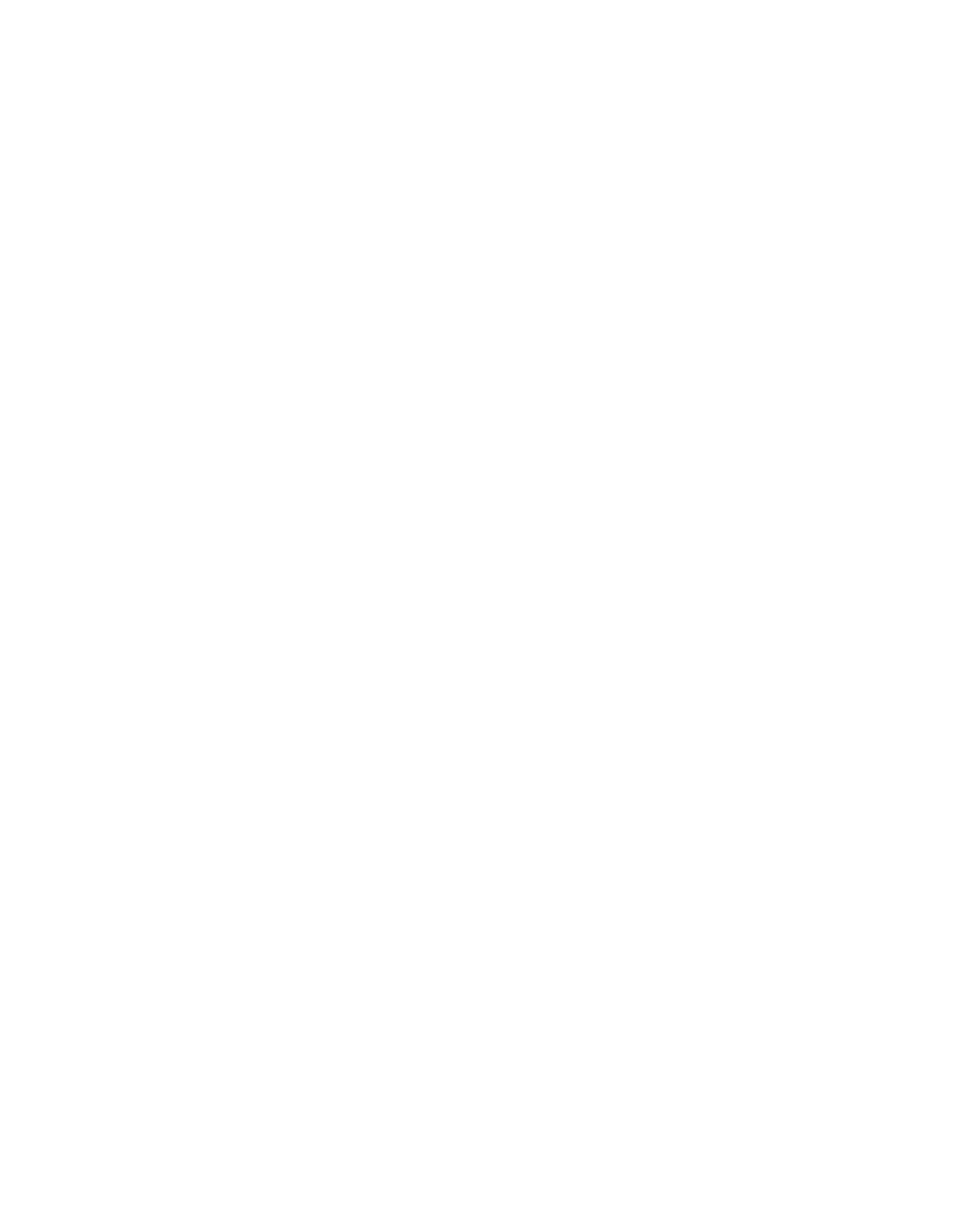# **NOVA PUBLISHERS**

# **GUIDEBOOK**

**BOOK SUBMISSION REQUIREMENTS**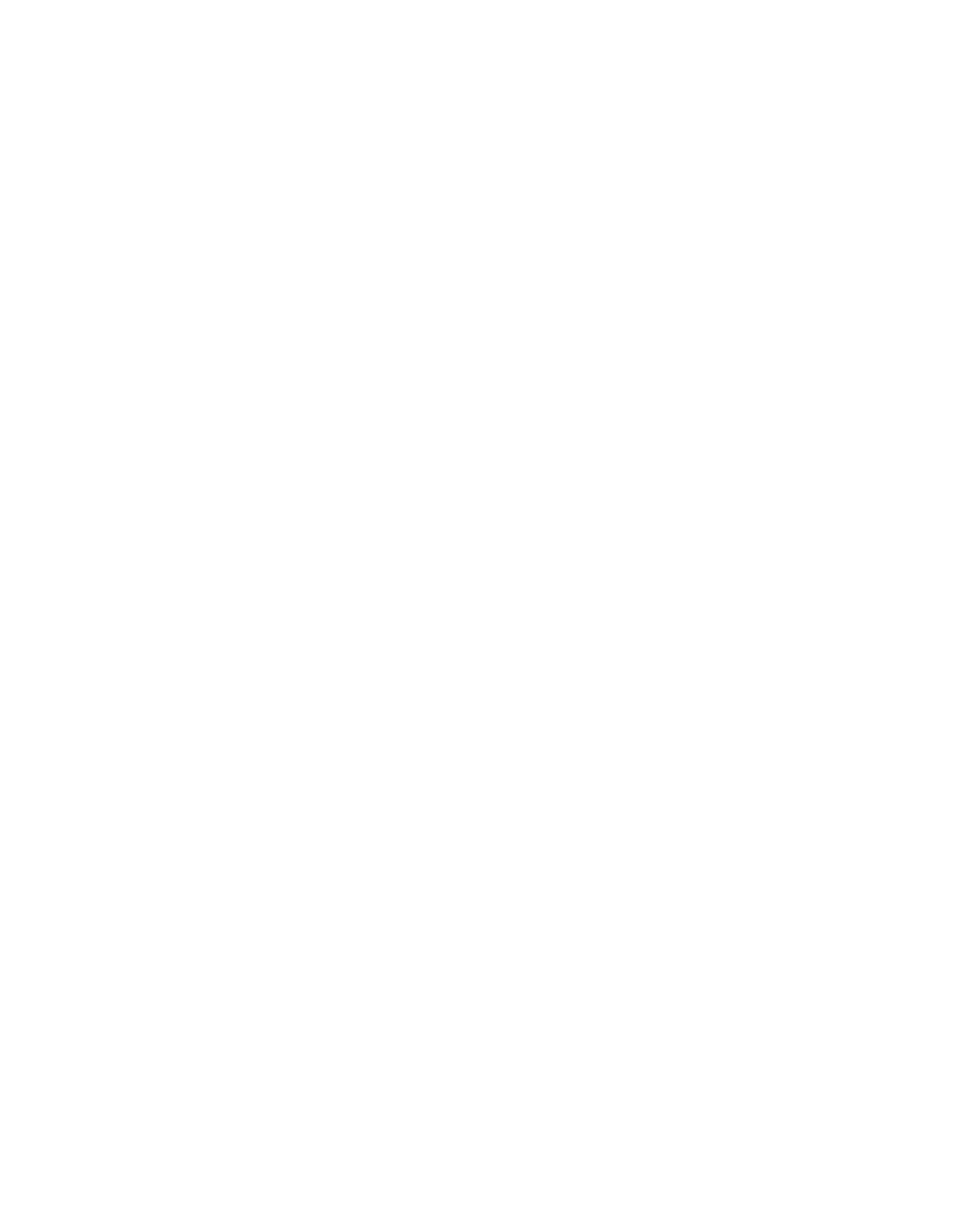## **ACCEPTABLE FORMATS**

## **MS Word**

If the program being used is MS Word, use Times New Roman font, 10.5 point and set line spacing at 1.1. Do not follow the end of sentences with two spaces but instead only with a single space. We will be performing electronic page layout.

## **Latex**

Nova requests use of the Nova macro. This is ARTICLE.STY set at 5.5 inches (13.97 cm) and letter size (not A4 paper). Please try to use outside justified page headers. If you would like to add any packages to this macro beyond those already specified, it is mandatory that the corresponding .sty files be submitted with the chapter. Nova currently uses the Windows Operating System.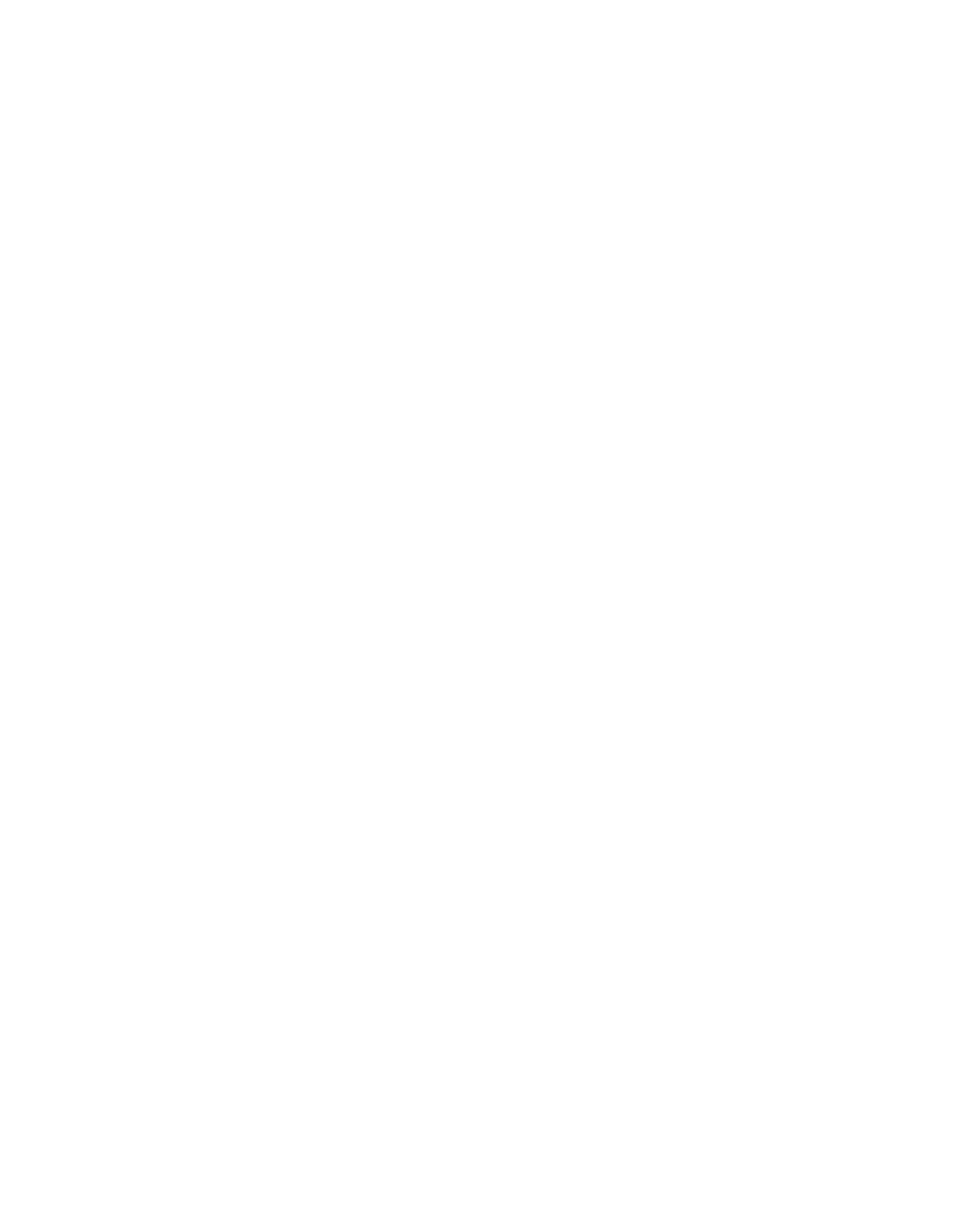## **DIAGRAMS, PHOTOGRAPHS, ILLUSTRATIONS AND CHARTS**

All diagrams, photographs, illustrations and charts (*not tables*) are to be referred to in the text as Figures and should be numbered consecutively with Arabic numerals. These figures must be supplied as separate electronic files named in the format in which they were created and must be one of the following types: tiff, bitmap, jpeg, gif, ppt, psd, png or eps. The required resolution of these figures must be 350-750 dpi. The higher the resolution, the clearer the printed image.

Figures must also be placed inside or at the end of the manuscript. If scanned images are used, please retain the original hard copy of the figure for possible transmission to Nova Science Publishers. If previously published figures are used, written permission of the copyright holders must be obtained and submitted along with the text indicating copyright holder's citation instructions. If there are any figures which the publisher is unable to utilize, the submission is considered incomplete.

Please try to keep vertical (*portrait*) tables and figures a maximum of 5.5 inches wide. If width is a problem, use the landscape layout with section breaks on both sides if MS Word is being used. Maximum portrait width is 7.5 inches wide.

Color print is available for a fee, see under "Color".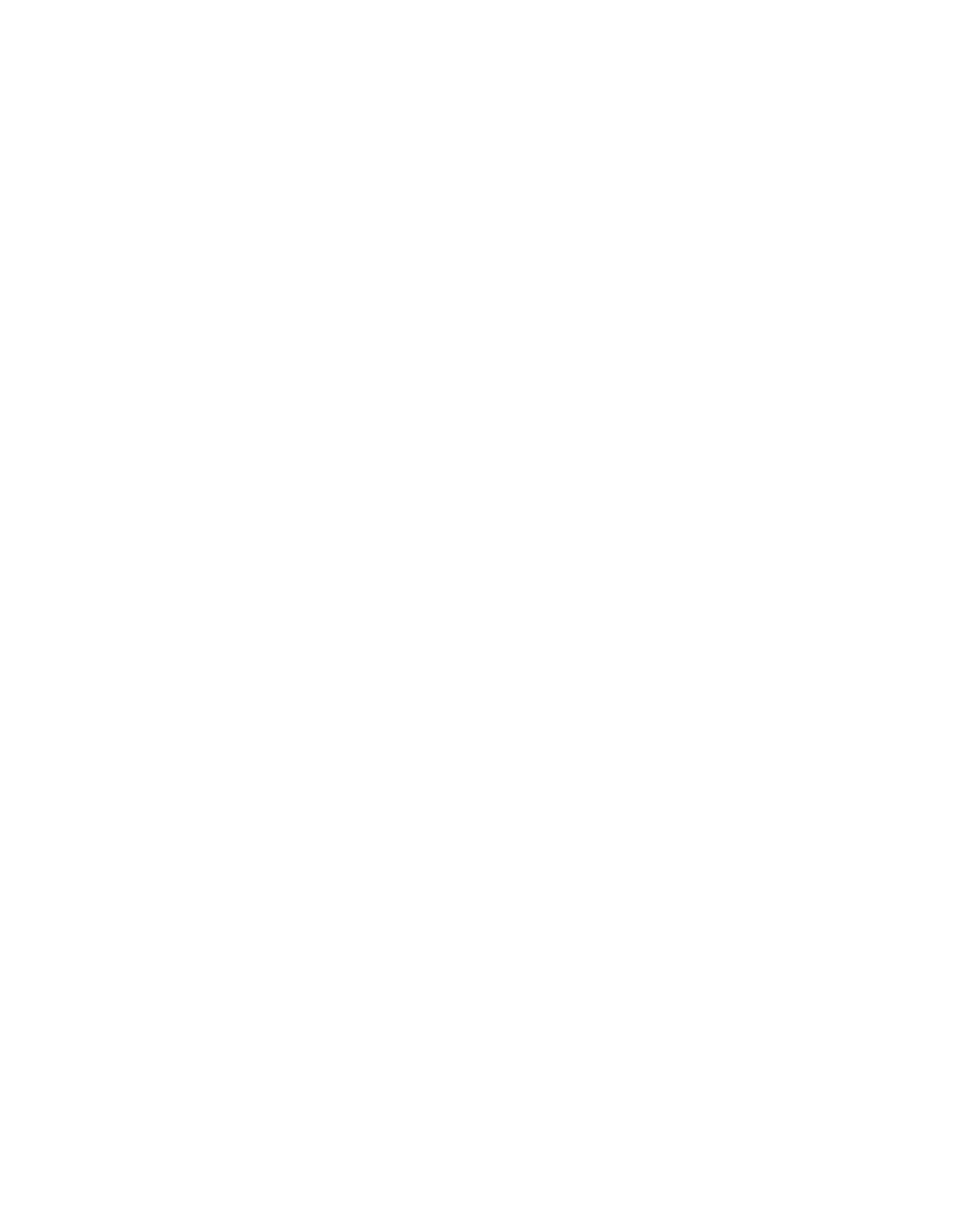## **LABELING INSTRUCTIONS**

## **Chapter Folder**

You should have received a link to our online portal system, where a folder was created automatically with a "**Book ID**". Within this folder, please create your individual "**Chapter**" folders (Chapter 1, Chapter 2, Chapter 3 etc.)



Inside each "**Chapter**" folder should be the following:

- Your main chapter file (in Word or Latex)
- Copyright Transfer Form
- Permission Forms (if applicable)
- Figure Folder (if applicable)

#### Chapter 1

| Figures                                                          | 3/17/2021 11:43 AM File folder      |  |
|------------------------------------------------------------------|-------------------------------------|--|
| · Chapter 1.docx                                                 | 3/17/2021 11:37 AM Microsoft Word D |  |
| Copyright Transfer Form.pdf                                      | 3/17/2021 11:37 AM PDF File         |  |
| $\stackrel{\scriptsize\textsf{w}}{\equiv}$ Permission Forms.docx | 3/17/2021 11:38 AM Microsoft Word D |  |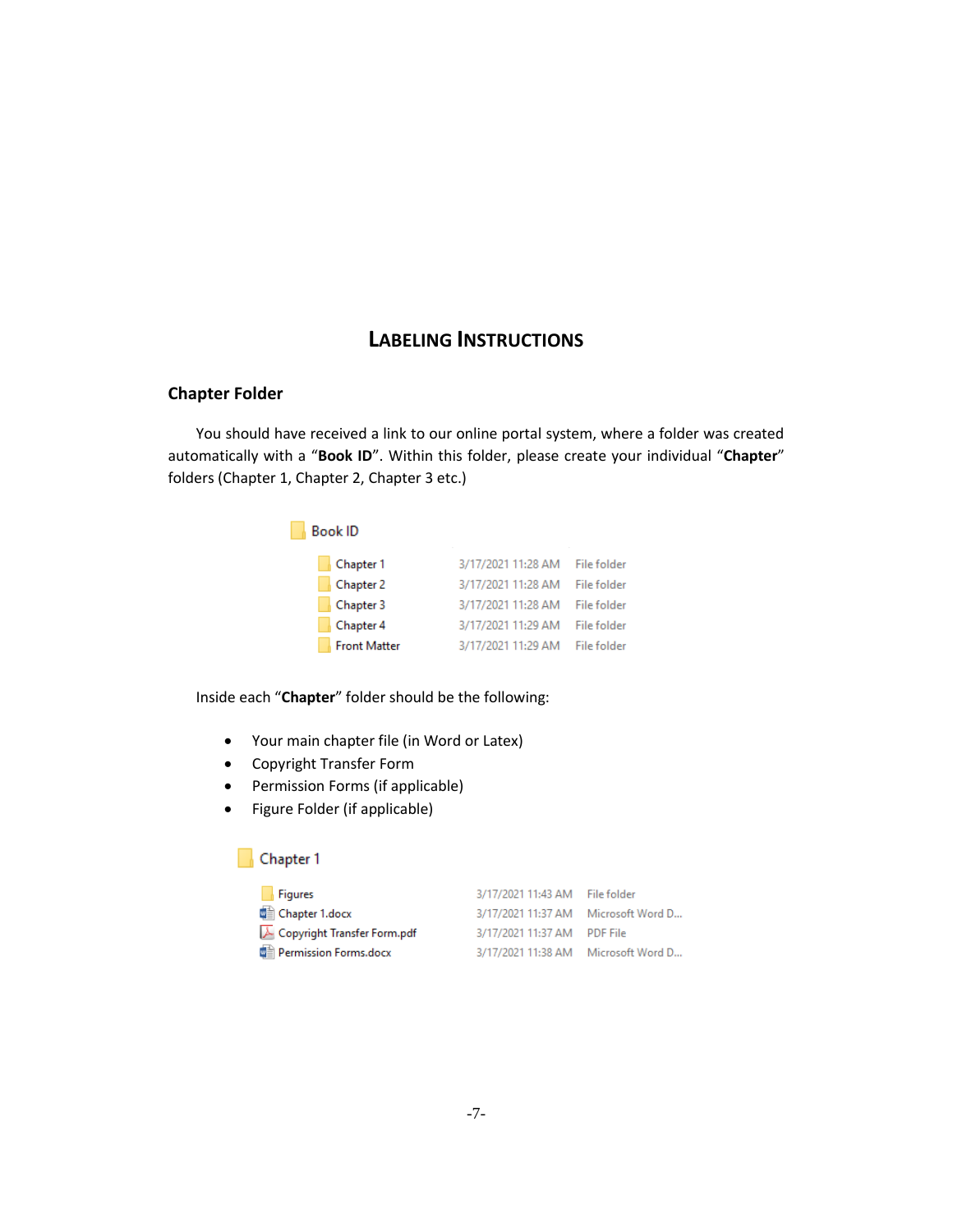## **Figure Folder**

If you are submitting figures, please place them in the "**Figure**" folder you created and labeling all original figures properly. These labels must match within the text file so we know where to place the images.

| <b>Figures</b>     |                    |          |
|--------------------|--------------------|----------|
| FIGURE 1.qif<br>圖  | 3/10/2017 10:43 AM | GIF File |
| FIGURE 2.gif<br>鬞  | 3/10/2017 10:44 AM | GIF File |
| FIGURE 3.gif<br>阊  | 3/10/2017 10:45 AM | GIF File |
| FIGURE 4.gif<br>圜  | 1/27/2017 1:50 PM  | GIF File |
| FIGURE 5a.gif<br>洞 | 1/27/2017 5:24 PM  | GIF File |
| FIGURE 5b.gif<br>圖 | 1/29/2017 2:24 PM  | GIF File |
| FIGURE 5c.gif<br>国 | 1/27/2017 5:21 PM  | GIF File |

## **Front Matter**

Create a folder label "**Front Matter**." Please make sure they are all labeled as in the example below. All additional files should also be included in this folder.

#### Front Matter

 $\overline{\phantom{a}}$ 

| 闡 Acknowledgments.docx       | 3/17/2021 12:27 PM | Microsoft Word D                    |
|------------------------------|--------------------|-------------------------------------|
| <sup>中</sup> Acronyms.docx   | 3/17/2021 12:34 PM | Microsoft Word D                    |
| ■ Book Description.docx      | 3/17/2021 12:27 PM | Microsoft Word D                    |
| ■ Cover Suggestions.docx     | 3/17/2021 12:28 PM | Microsoft Word D                    |
| <sup>咖</sup> Dedication.docx | 3/17/2021 12:28 PM | Microsoft Word D                    |
| ■ Endorsement.docx           | 3/17/2021 12:34 PM | Microsoft Word D                    |
| ■ Index of Terms.docx        | 3/17/2021 12:29 PM | Microsoft Word D                    |
| <sup>咖</sup> Preface.docx    | 3/17/2021 12:34 PM | Microsoft Word D                    |
| ■ Questionaire.docx          | 3/17/2021 12:28 PM | Microsoft Word D                    |
| ■ Table of Contents.docx     |                    | 3/17/2021 12:27 PM Microsoft Word D |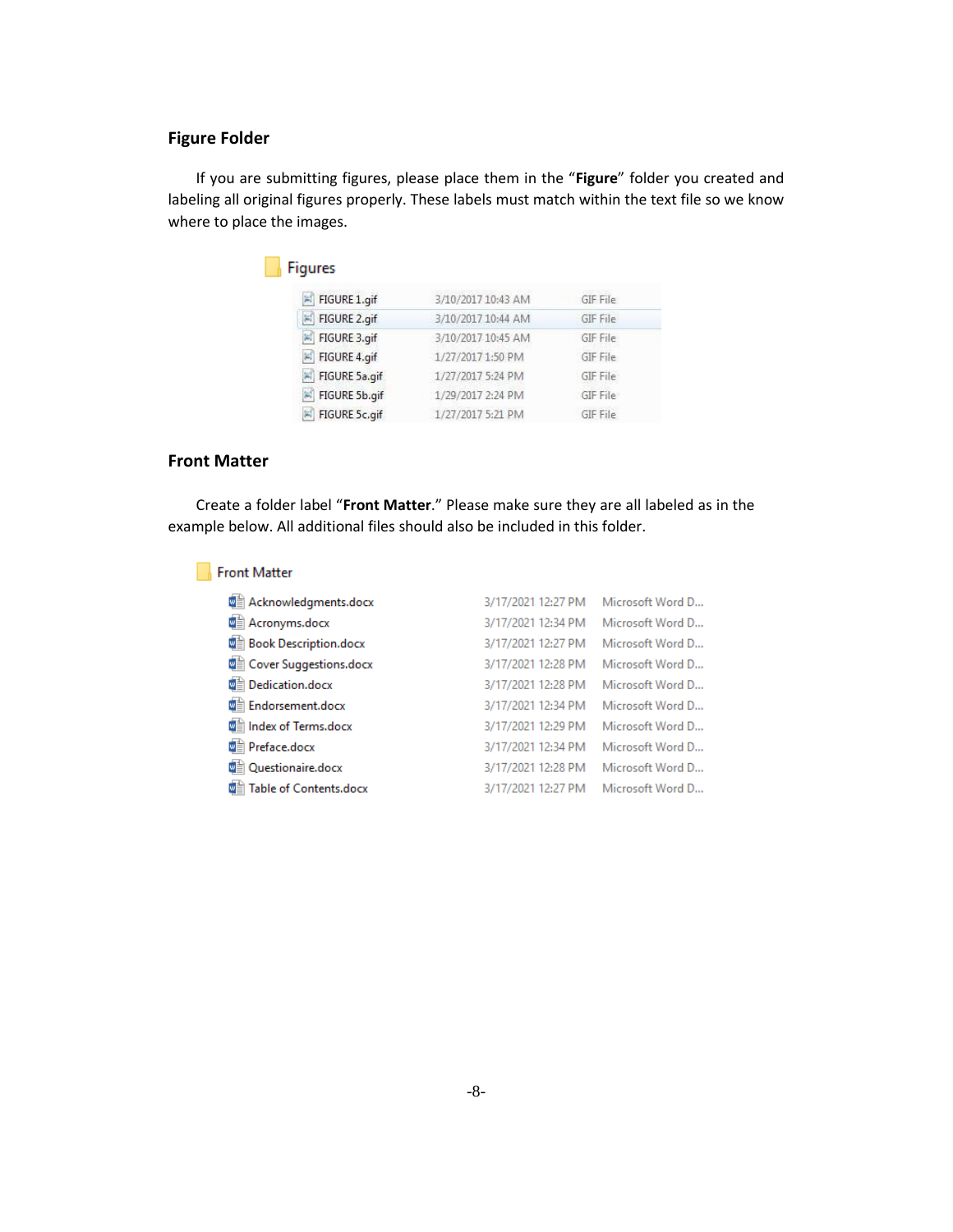## **ENGLISH EDITING**

If you wish Nova to review any chapters for English, please be sure that English Requested is clearly marked on the first page of any such chapters.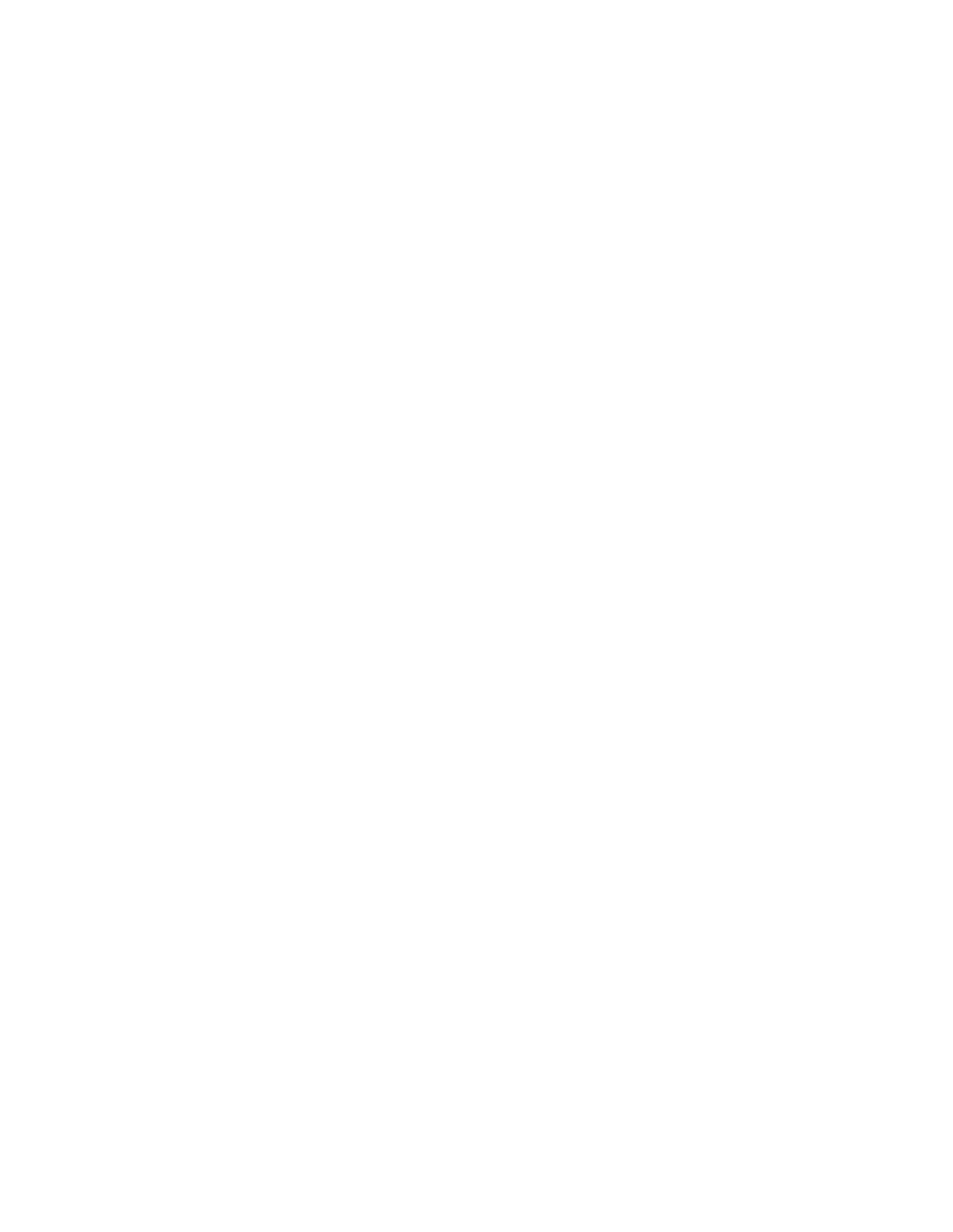## **PERMISSIONS**

Manuscripts submitted without proper permissions for all previously published figures and tables are considered as incomplete submissions and will not be published.

## **Copyright**

Copyright is transferred to Nova via email or fax. A form will be sent via email at the time of page proofs and is to be submitted with the reviewed manuscript.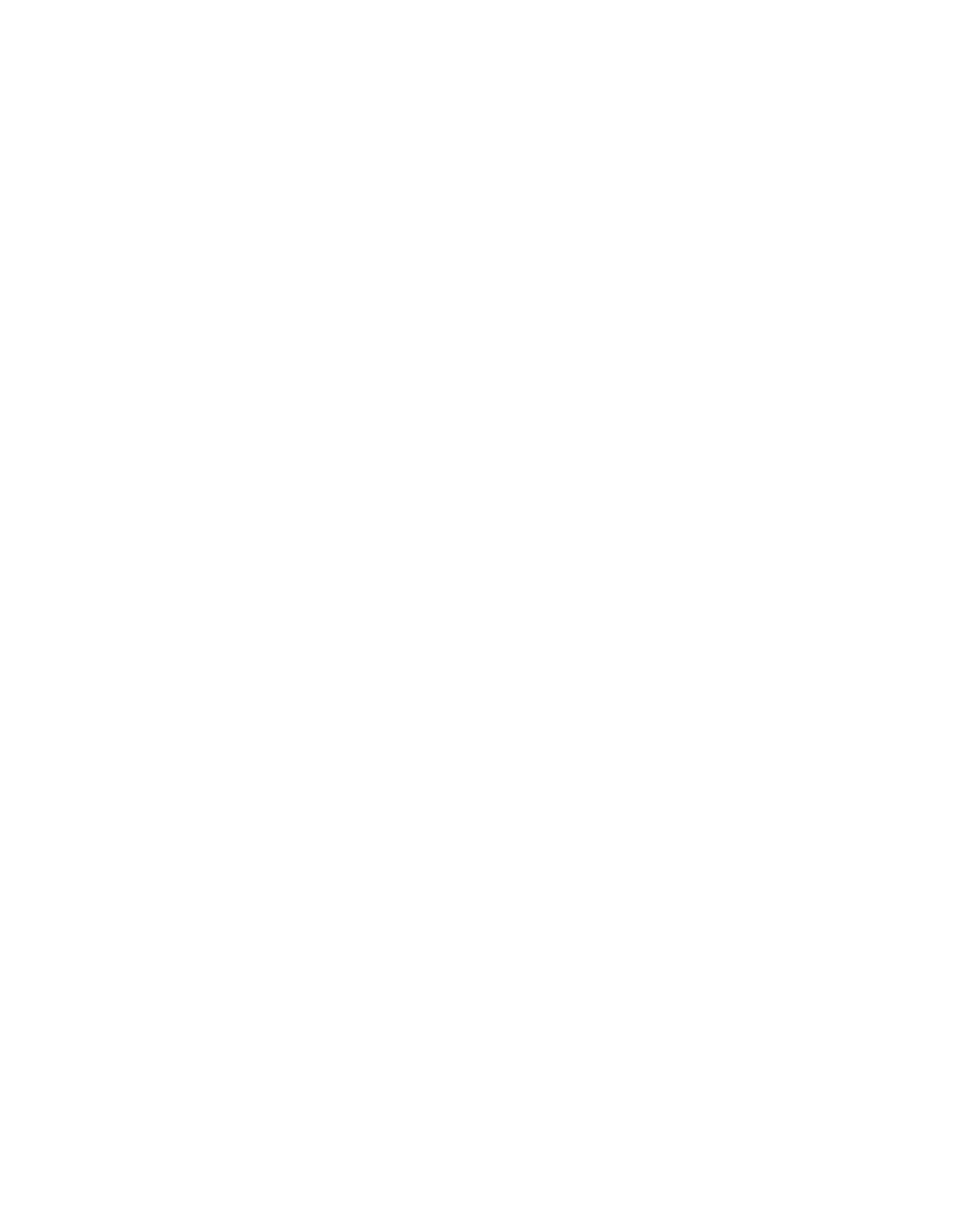## **COLOR**

Please note that the figures/tables will be in color for the e-book version (as long as they are submitted in color) and printed black and white (grayscale) for the hardcover version if you do not want to place an order.

We will be sending electronic page proofs as the publication works its way through the system. These proofs do not necessarily indicate color use or lack thereof.

#### **Color Graphic Fee**

Color graphics are permitted. The price for color is \$500 for the first 10 figures/tables plus \$75 for each figure/table thereafter. If you only have 1-2 figures/tables of color the fee is \$300. You may choose to publish in black and white without fee.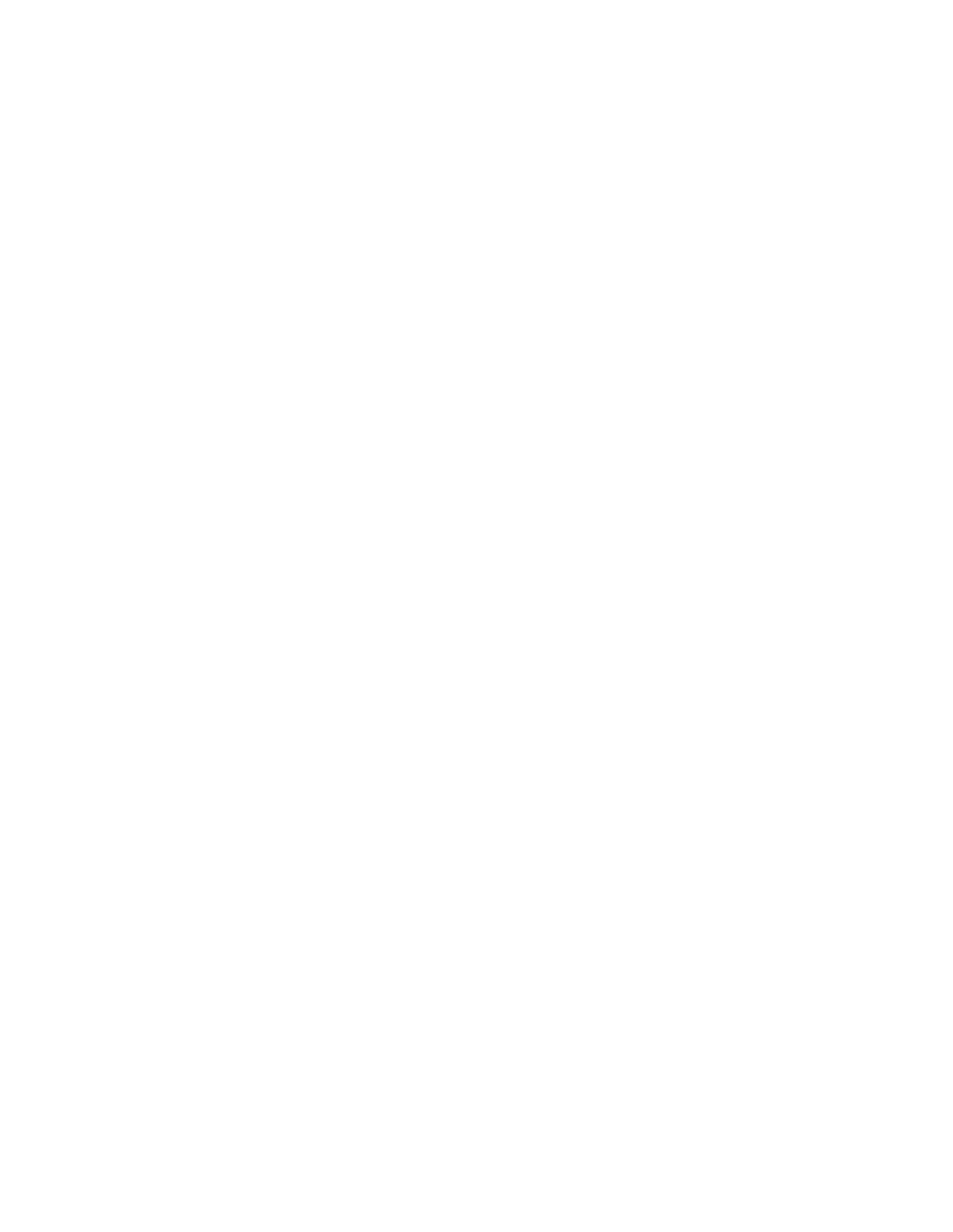## **BOOK COVER**

Nova's Cover Department creates the book design. If you wish to submit an idea, a sample of the cover may be sent for our review. If you would like to provide specific images, you must own the rights to them or they must be from a stock photography website, copyright and royalty free. Please provide the link to where you obtained the images, as well. Images must be 300 dpi or greater. Due to copyright restrictions, images found on the internet or scanned from books cannot be used in any form, including modified. Please also note that, as stated in the contract, Nova retains the right to make the final decision regarding any content of the cover.

For any questions, please contact our art department:

*[art@novapublishers.com](mailto:art@novapublishers.com)*.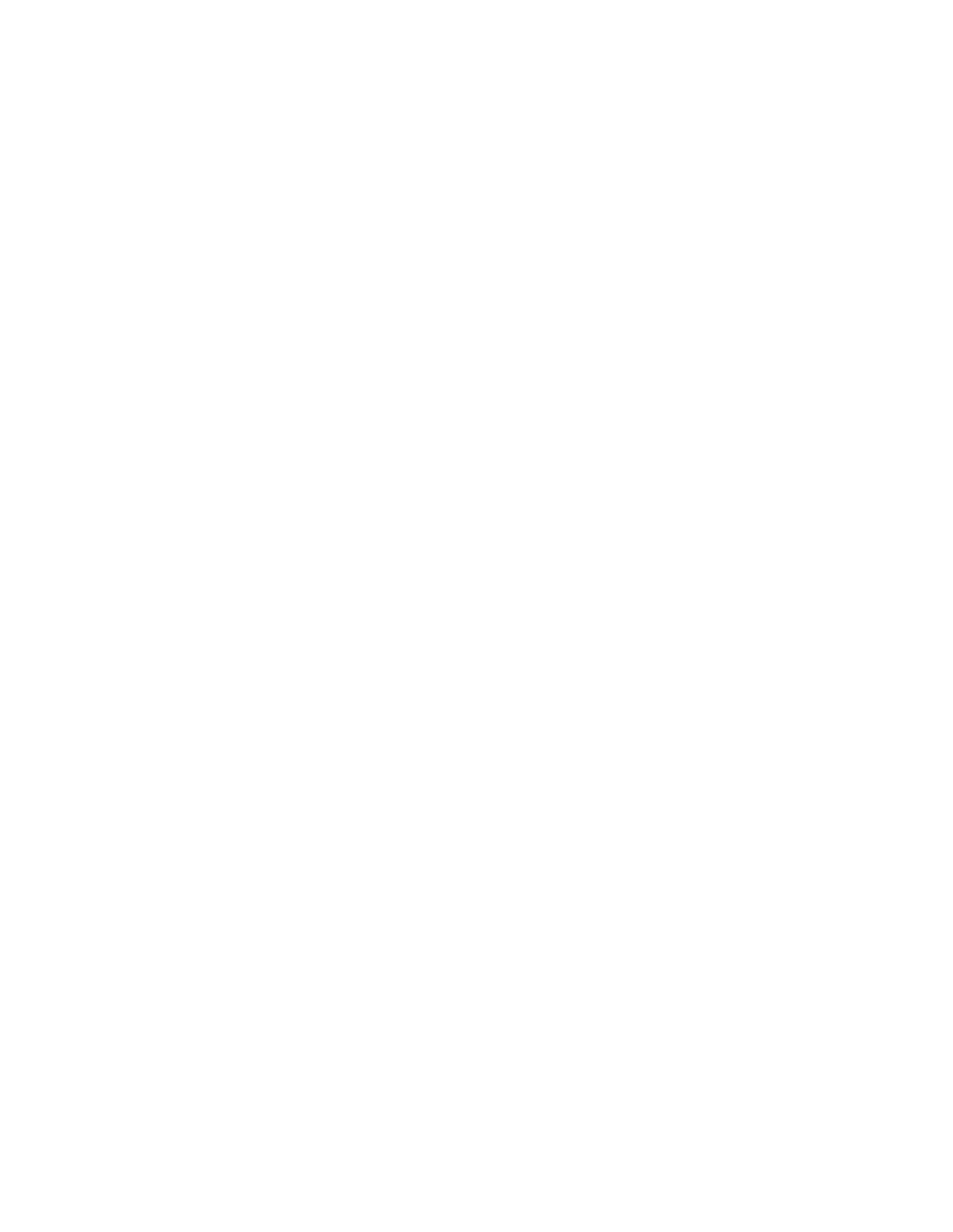## **MANUSCRIPT SUBMISSION**

The entire manuscript including the completed Table of Contents and all other relevant material is to be submitted via courier addressed to the Department of Acquisitions or to the Nova FTP site. Please confirm when you have sent your work to:

> Manuscripts@novapublishers.com. and n.columbus@novapublishers.com.

Please we request that you do not submit individual chapters separately by email as this leads to lost files and delay in the publication process.

Receipt of the manuscript will be acknowledged promptly via email and tracking information will be given at this time. If you do not receive confirmation of the manuscript receipt please contact us for verification.

Book proposals from Authors, Editors and Contributors are given priority consideration.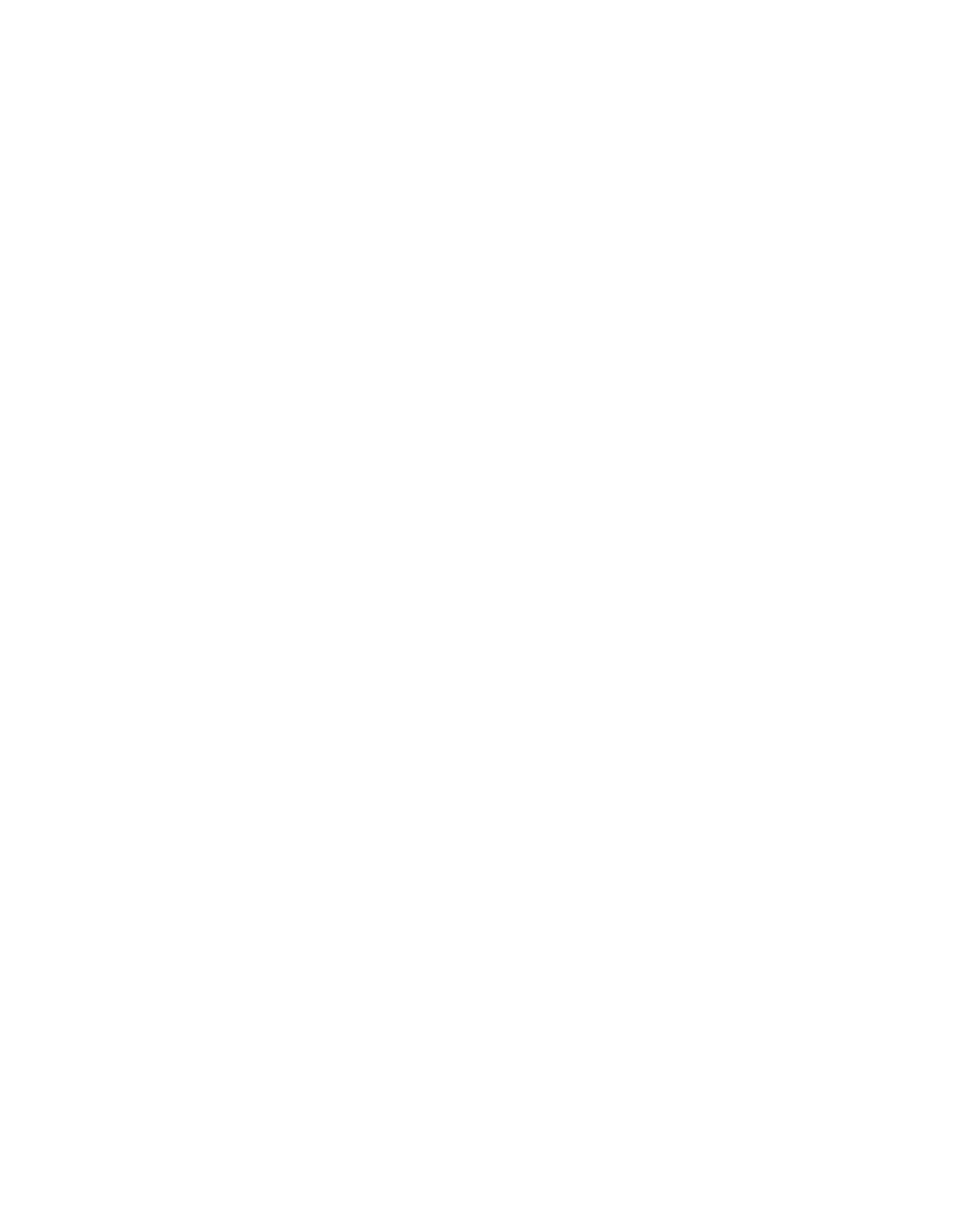## **FORMATTING REQUIREMENTS**

This instruction manual was created to assist you when working on your book. No changes are to be made to the formatting, i.e., page layout, font, spacing, etc. To avoid any additional formatting/styling charges, please ensure your book is in full compliance with the instructions below.

**It is imperative that you confirm the title of the book and name(s) of the author(s) or editor(s) are correct. There will be NO modifications at a later stage. Thank you.**

Please begin the chapter with a descriptive abstract (100-400 words) summarizing the content of the article and indicate the abstract with the heading ABSTRACT. Other essential headings include: INTRODUCTION, CONCLUSION (not Conclusions; not Discussion; not Concluding Remarks); REFERENCES and any other headings deemed necessary within the chapter to reflect the important subsections or divisions.

#### **Manuscript**

- For Authored Books:
	- o Each chapter or one single manuscript file
- For Edited Books:
	- o Each chapter
	- o Author(s) affiliation and email (email required for page proofs)
	- o Copyright Transfer Forms
- For both:
	- o Figures, Tables, and Appendices (with captions) (if applicable)
	- o Book Description (required)

#### **NOTE**

• Authored Books: Numbering of sections, footnotes, captions, etc. must be continuous throughout the entire book. References must be compiled into one section and placed at the end of the book.

> For any questions, please contact: Matthew Attanasio at [acquisitions@novapublishers.com.](mailto:acquisitions@novapublishers.com)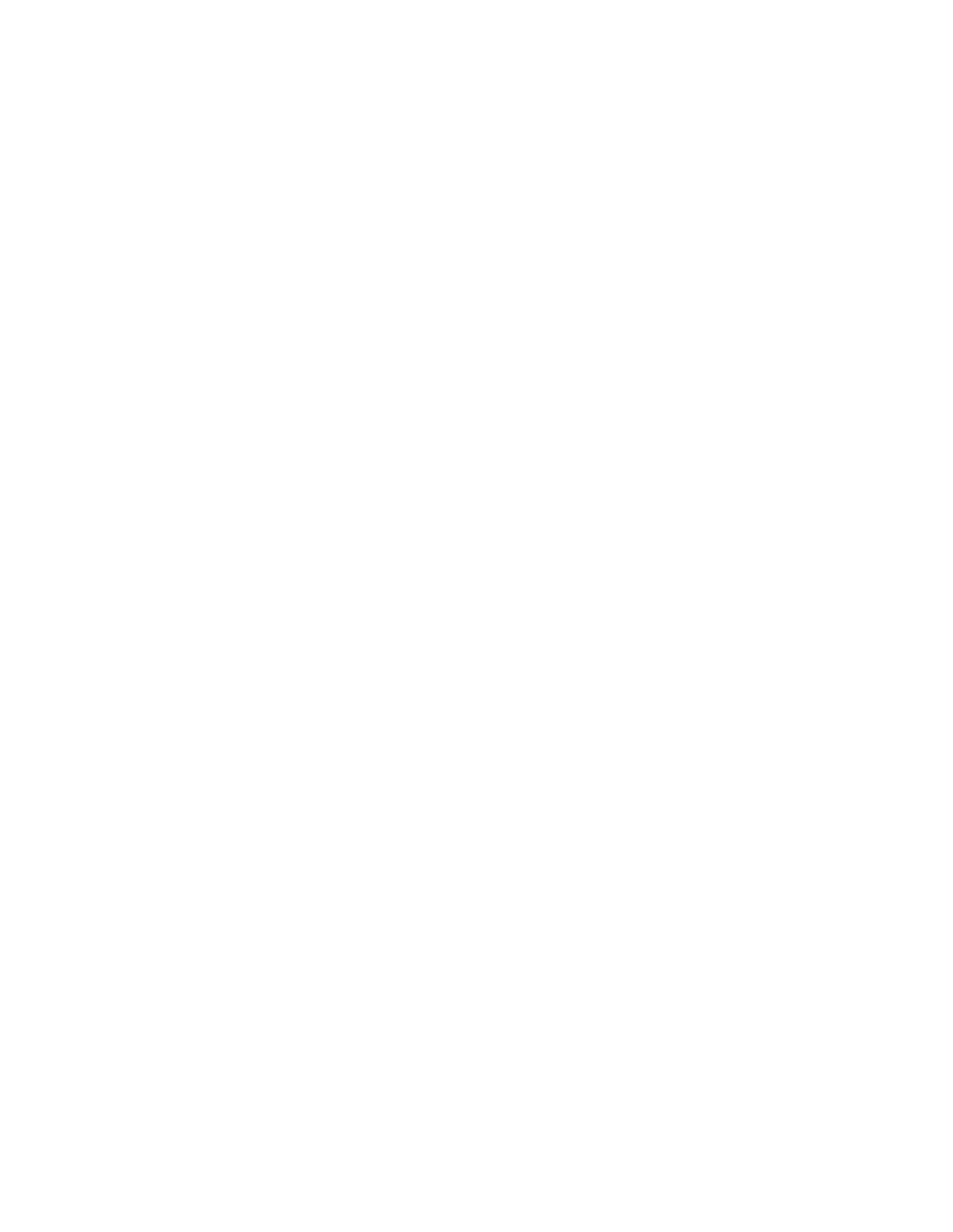## **SPELLING OF ALL NAMES, CREDENTIALS AND AFFILIATIONS ON THE TITLE PAGE OF THE BOOK**

*Author names* should be listed as first name, middle name or middle initial (if used), last name (surname).

| <b>INCORRECT</b>       | <b>CORRECT</b>        |
|------------------------|-----------------------|
| Anderson. John Michael | John Michael Anderson |
| Anderson. J. M.        | J. M. Anderson        |

*Credentials (academic degrees)* can only appear *after* the author's name, not before.

- "Professor, Director, PhD Student, Dr., BA, BS" should not be included:
- *Only* MD or PhD

| <b>INCORRECT</b>                      | <b>CORRECT</b>           |
|---------------------------------------|--------------------------|
| Professor, Dr. John M. Anderson       | John M. Anderson, MD or  |
|                                       | John M. Anderson, PhD or |
| Professor, John M. Anderson, Director | John M. Anderson         |
| John M. Anderson, PhD Student, BA, BS | John M. Anderson         |

*Affiliations* must include City, State (if it applies) and Country. No zip codes/postal codes or street addresses should be included.

| <b>INCORRECT</b>                               | <b>CORRECT</b>                 |
|------------------------------------------------|--------------------------------|
| Department of Medicine                         | Department of Medicine         |
| Columbia University                            | Columbia University            |
| 116th St & Broadway                            | New York, NY, US               |
| New York, NY 10027                             |                                |
| Department of Medicine                         | Department of Medicine         |
| Moscow State University ul. Leninskiye Gory, 1 | <b>Moscow State University</b> |
| Moscow, Russia 119991                          | Moscow, Russia                 |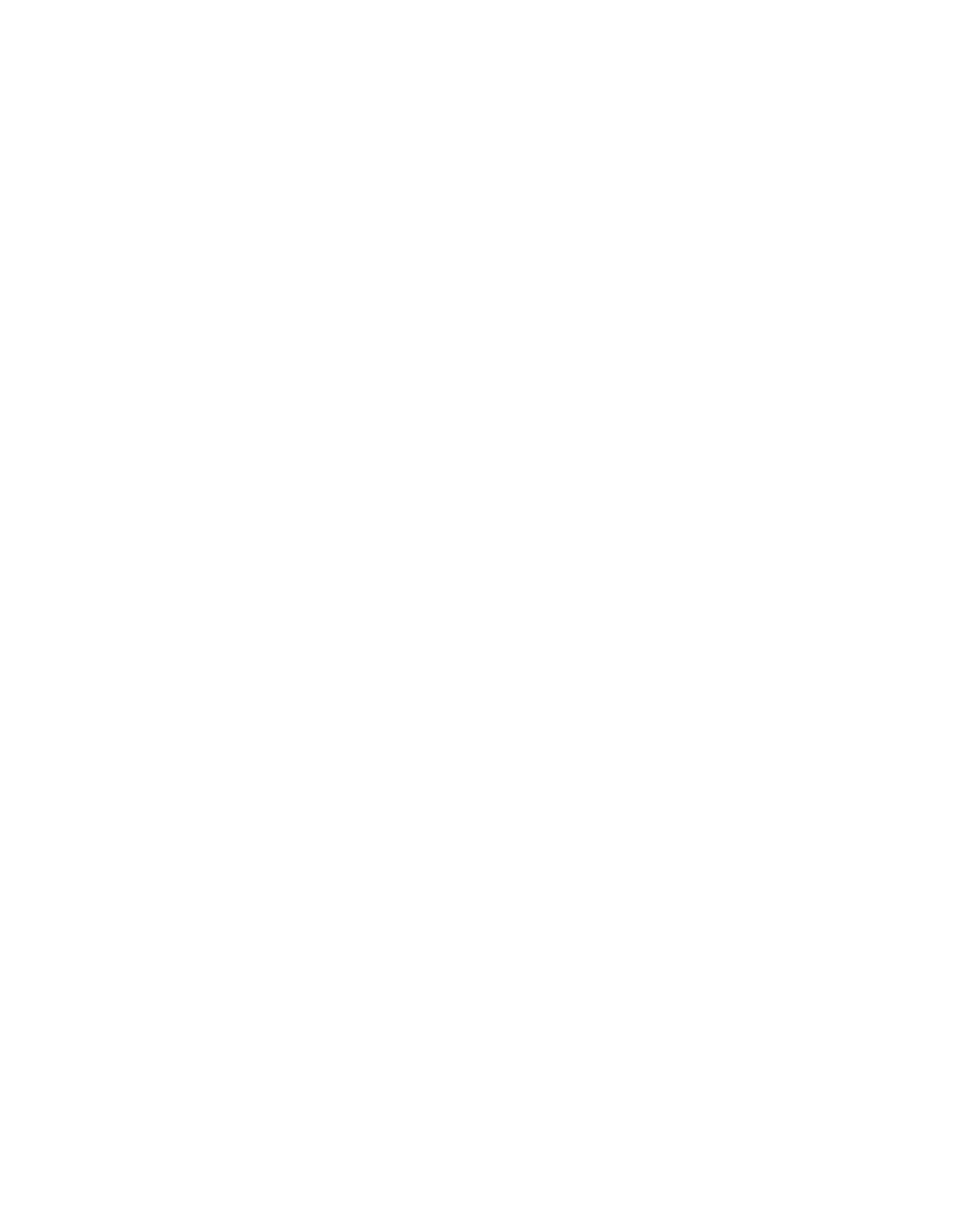## **RUNNING HEADS**

If you have variations from the chapter titles, which you would like Nova to use as the Running Heads, please mark that at the beginning of any such chapter.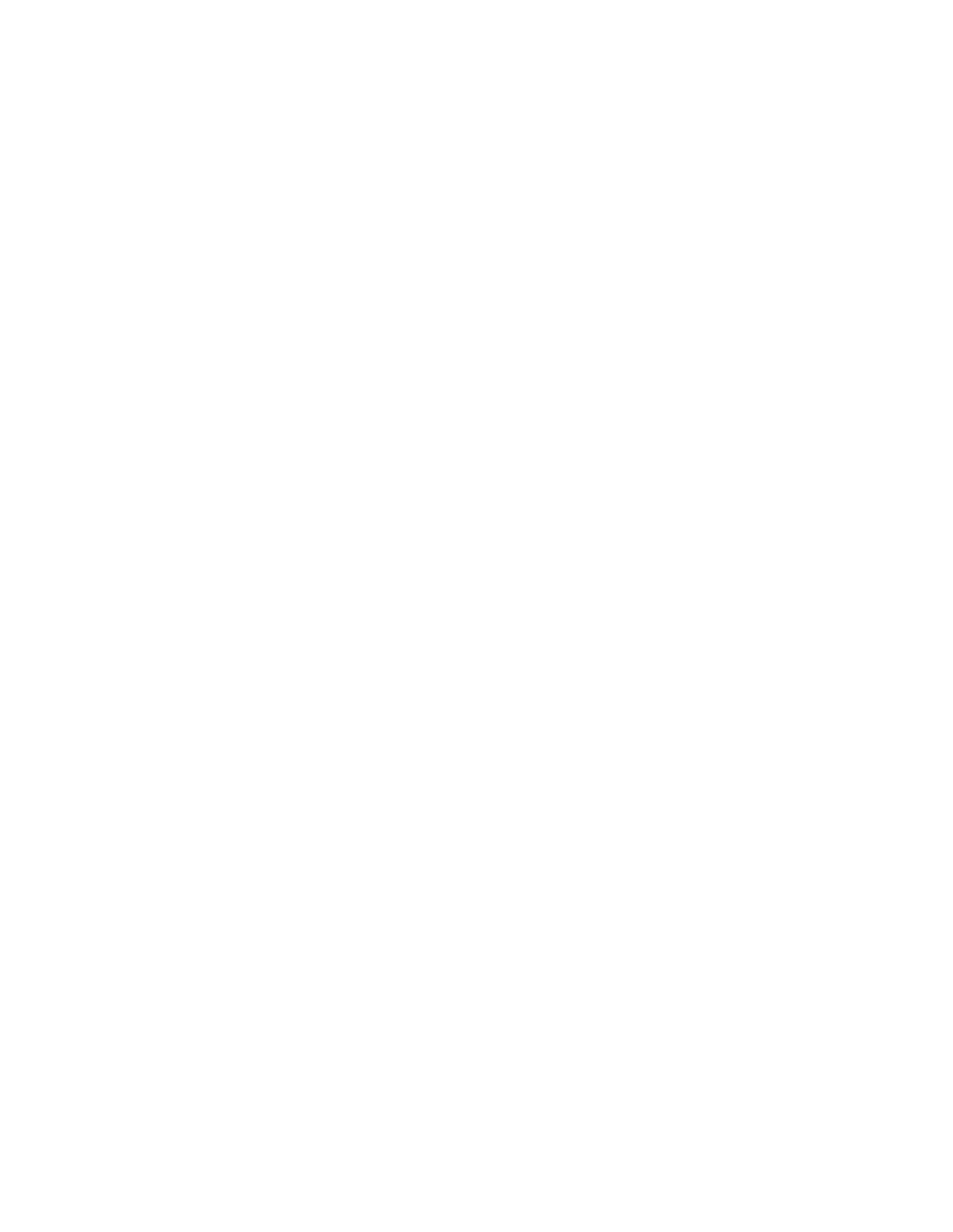## **GRAMMAR**

Please use the words "this chapter" rather than "this article, this study or my work" in the text. Within this context, remember that the word 'data' is plural, i.e. data are…. Also consider for purposes of presentation that the word 'research' and 'evidence' are collective nouns calling for appropriate adjectives, verb agreement etc. Thus, 'research/evidence shows/presents' or 'research/evidence has shown, is presented' etc. Do not use researches or evidences in submitted chapters.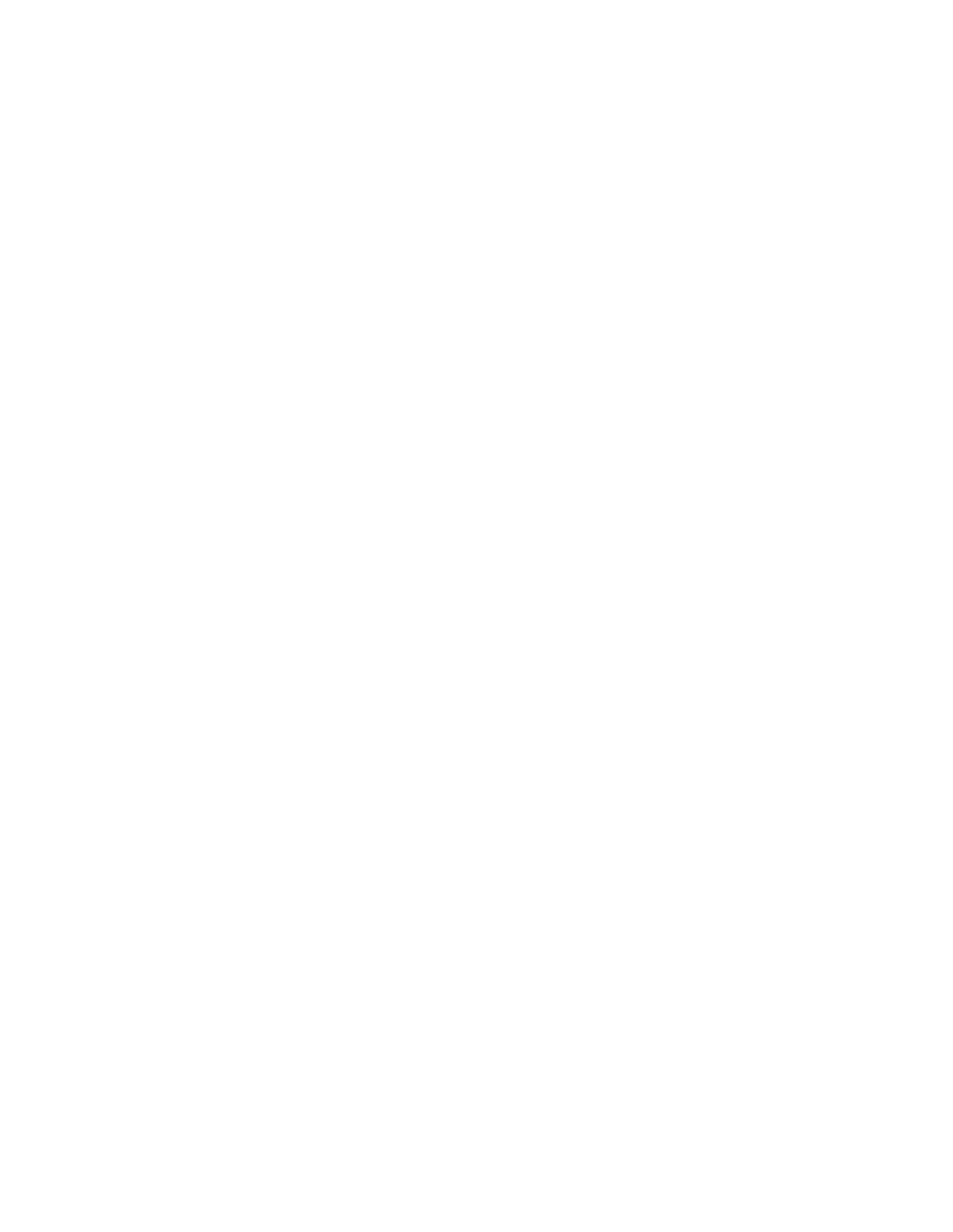# **ENGLISH/BRITISH SPELLING**

The use of British and English spelling of words are both acceptable, but must be consistent throughout the book.

| Use either all English or all British terms. | <b>English spelling</b> | <b>British Spelling</b> |
|----------------------------------------------|-------------------------|-------------------------|
|                                              | Behavioral              | behavioural             |
|                                              | Globalization           | globalisation           |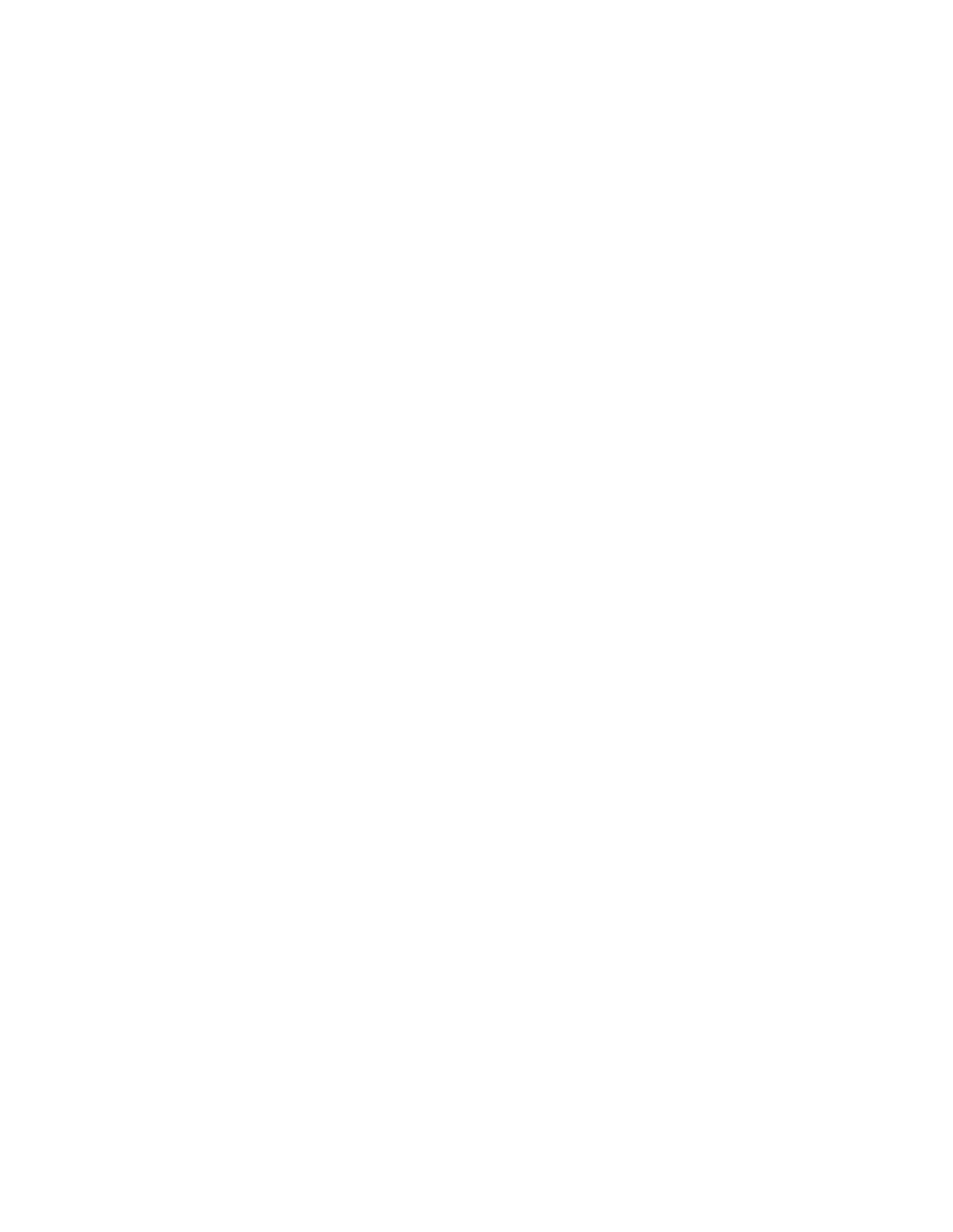## **CHAPTERS/SECTIONS NUMBERING**

Although numbering of sections within chapters is not necessary, however, if numbers are used, they must be correctly labeled and should be *consistent from chapter to chapter*.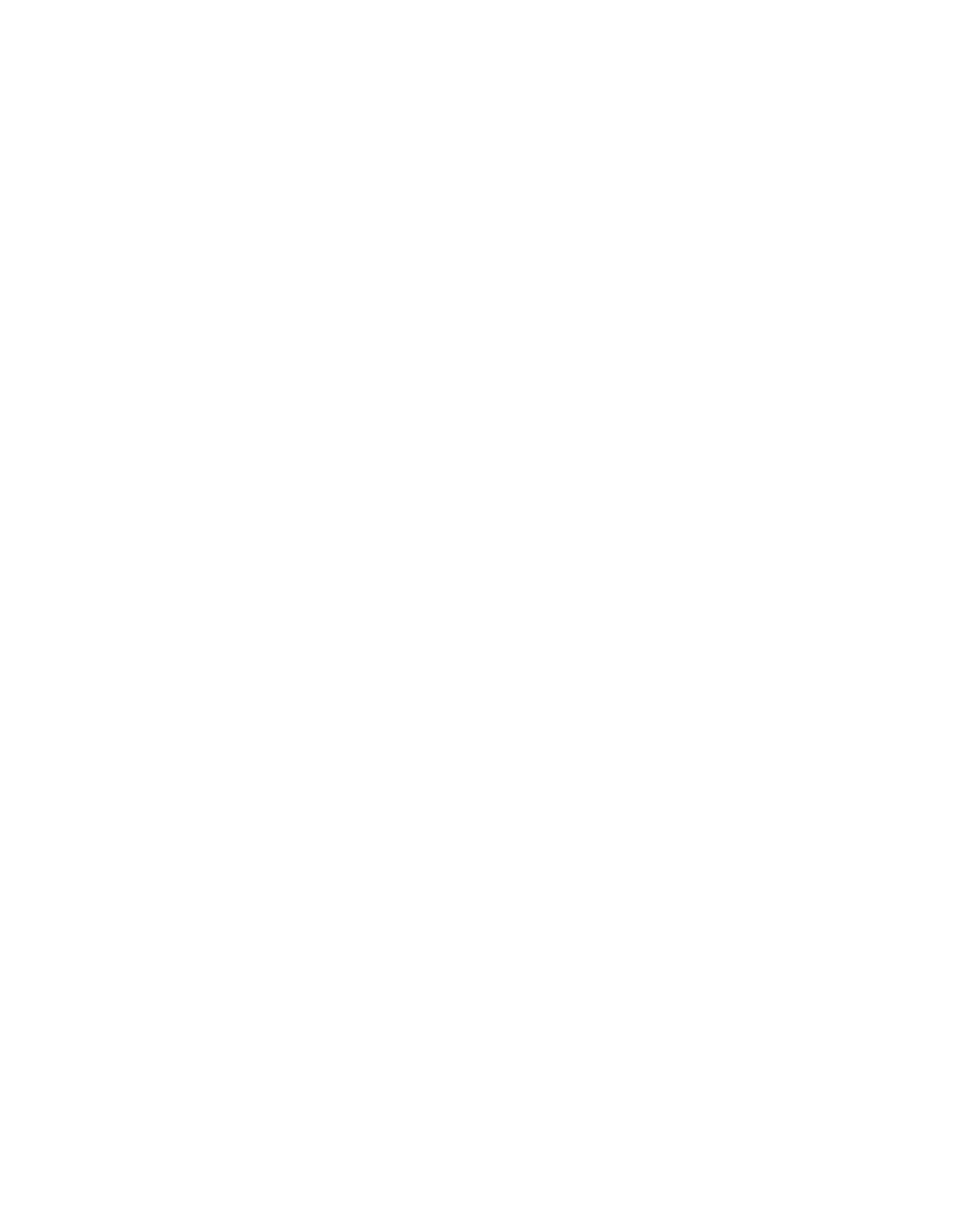## **FIGURES AND TABLES**

Tables and figures should be numbered in order.

- (a) Author books must be continuous throughout the book;
- (b) Editor books must begin with number "1" at each chapter

## **Figures**

- All figures must be clear and easily readable
- Figures and captions text should be in English.
- Picture should be centered and caption, left-aligned.
- Figures must be supplied as separate electronic files named in the format in which they were created and must be in *one of the following formats*: tiff, bitmap, jpeg, gif, ppt, psd, png or eps. Please note the placement of each figure within your chapter. You can also submit the manuscript with the figures within the chapter but must also provide separate figure files as mentioned above.
- All figures requires a full caption(s) (see below)
- Set figure caption *after* the figure.

| <b>INCORRECT</b> | <b>CORRECT</b>                             |
|------------------|--------------------------------------------|
| Figure 1.        | Figure 1. Number of days attending school. |

## **Tables**

- All tables requires a full caption(s)
- Set table caption *before* the table
- If possible, each individual table should fit to one page. If it must be split over 2 or more pages, column headers should be repeated
- The use of bold text should be avoided (except in chapter titles and section headings).
- You may use any font size ranging from 8 to 10 point. Page layout will do all aspects of the formatting.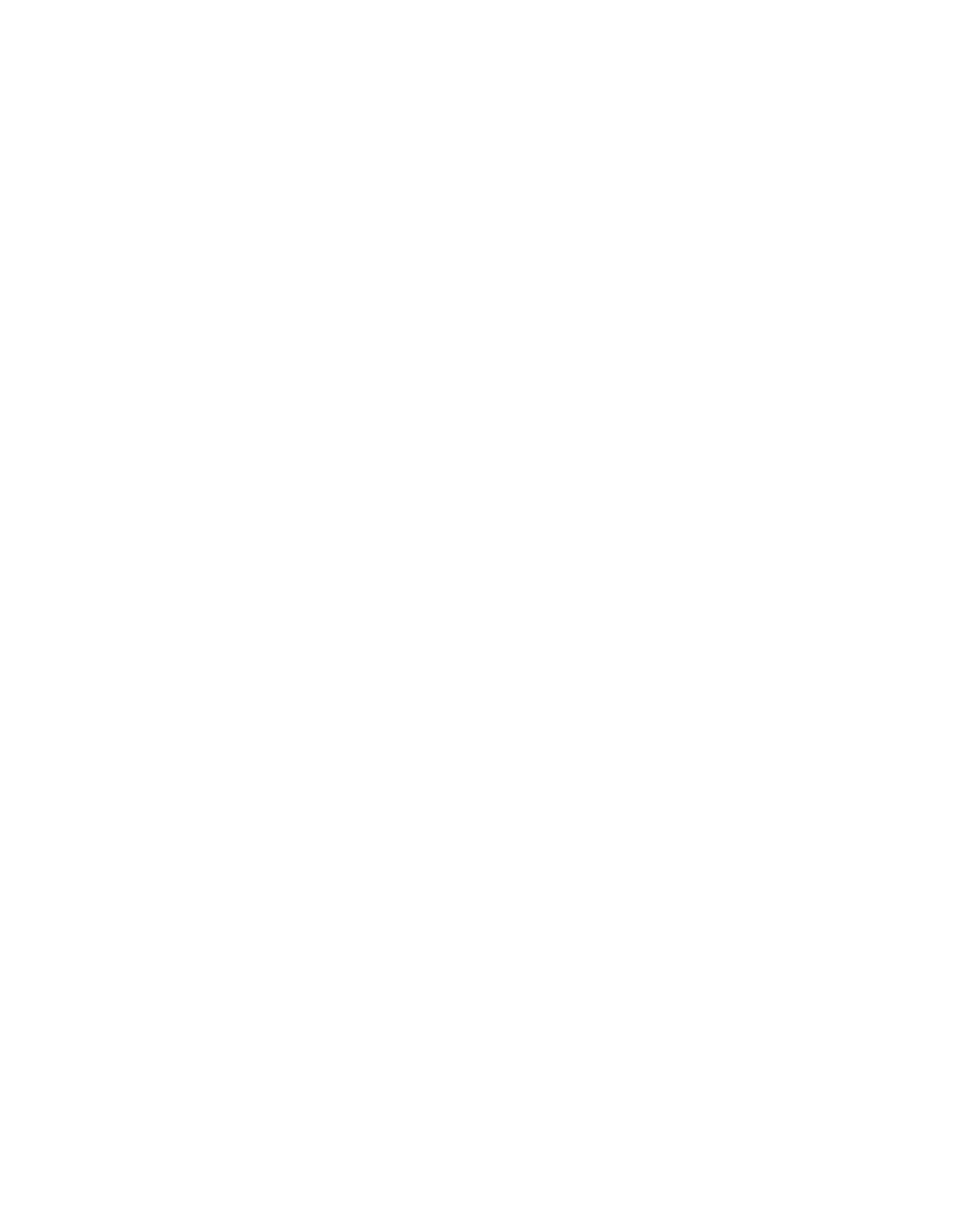## **EQUATIONS**

All equations must be clear, readable and numbered sequentially. The equation number must be aligned to the right margin e.g.;

| $(A+B)=C$ | (1) |
|-----------|-----|
|           |     |

$$
(1+2=3)+2=5
$$
 (2)

Author books must be continuous numbering throughout the book. Word Equation editor or MathType usage are both acceptable.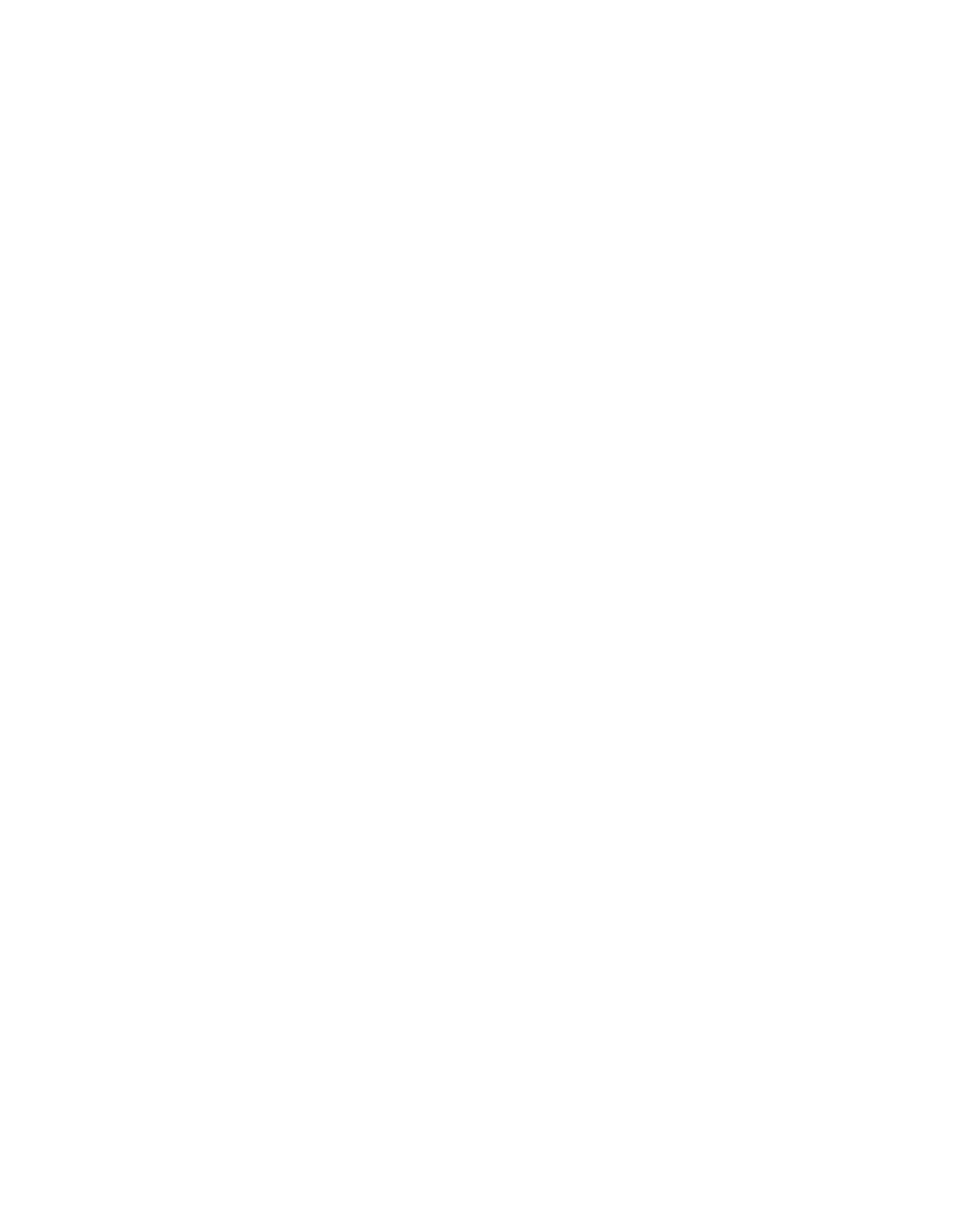## **FOOTNOTES**

Ensure all footnotes are numbered correctly and:

- a) Author books must be continuous throughout the book or;
- b) Editor books must begin with number "1" at each chapter

References are not to be included with the footnotes.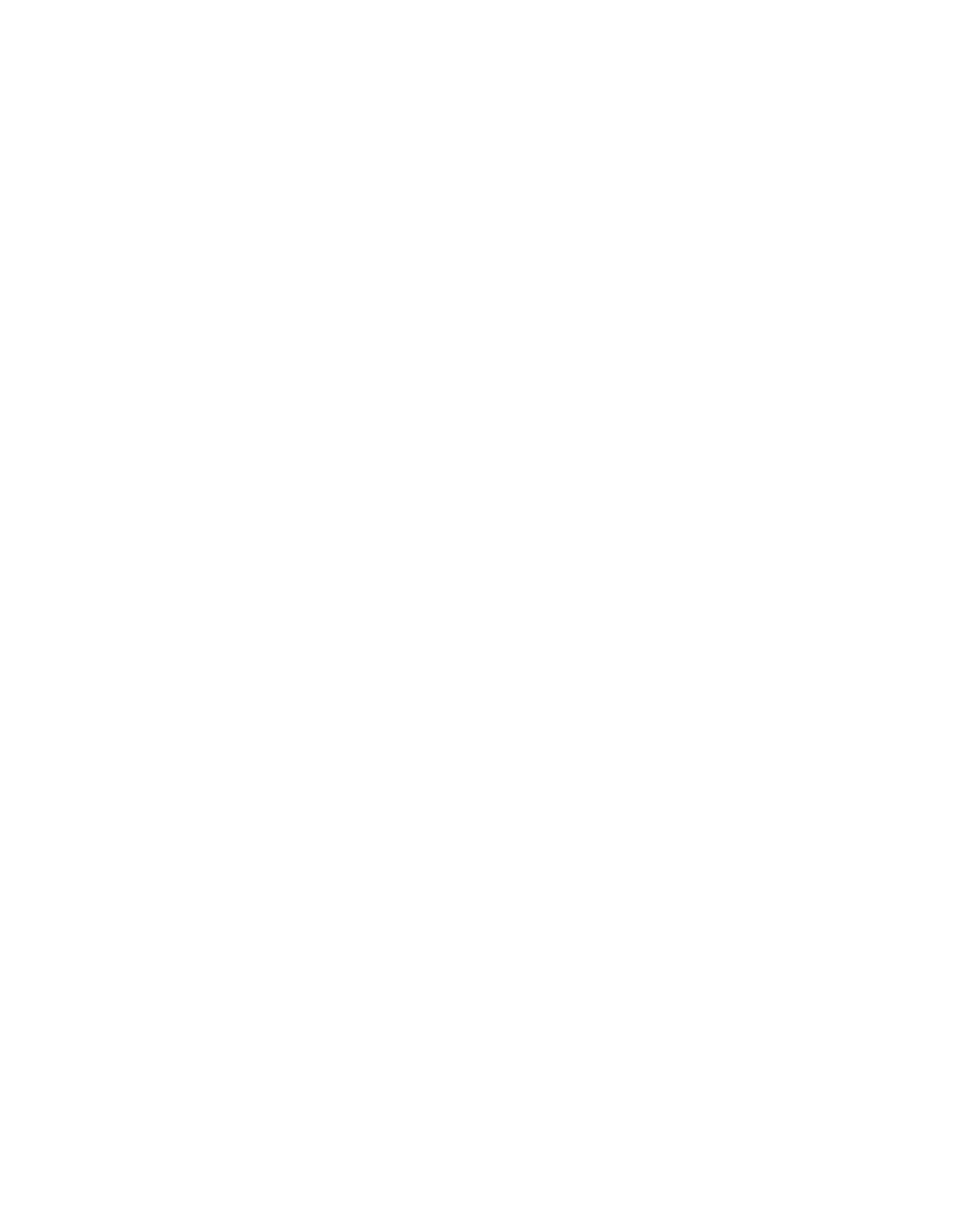## **REFERENCES**

Nova will accept most common referencing styles. You may choose only **one** style for your book and must be consistent throughout. Author/Editor is responsible for correct citation usage.

Below is an overview of the systems used in the most common citation styles (accessible by clicking the link in each citation style).

| <b>Citation style</b> | <b>Disciplines</b>                     | Type of citation                               |
|-----------------------|----------------------------------------|------------------------------------------------|
| <b>MLA</b>            | <b>Humanities</b>                      | Parenthetical<br>(author-page number)          |
| <b>APA</b>            | Psychology, education, social sciences | Parenthetical (author-date)                    |
| <b>Chicago A</b>      | History, humanities                    | <b>Notes</b>                                   |
| <b>Chicago B</b>      | Sciences, social sciences, humanities  | Parenthetical (author-date)                    |
| <b>Turabian</b>       | Humanities, social sciences, sciences  | Notes or author-date                           |
| Harvard               | Economics                              | Parenthetical (author-date)                    |
| Vancouver             | Medicine                               | <b>Numeric</b>                                 |
| <b>OSCOLA</b>         | Law                                    | <b>Notes</b>                                   |
| <b>IEEE</b>           | Engineering, IT                        | <b>Numeric</b>                                 |
| <b>AMA</b>            | Medicine                               | <b>Numeric</b>                                 |
| <b>ACS</b>            | Chemistry                              | Numeric, Author-page number or<br><b>Notes</b> |
| <b>NLM</b>            | Medicine                               | <b>Numeric</b>                                 |
| <b>AAA</b>            | Anthropology, social studies           | <b>Numeric</b>                                 |
| <b>APSA</b>           | <b>Political science</b>               | Parenthetical (author-date)                    |

For more information on formatting of each of these styles, please see following website: <https://www.scribbr.com/citing-sources/citation-styles/>

- Set references to Times New Roman font and size 10 pt.
- As mentioned above, references are not to be combined with footnotes.
- References should be provided as a separate section (author books must have a references section at end)
- Do not use bold text in any part of the references (unless the subject is Physics or Chemistry).
- If references are numbered within the chapter they must be in chronological order,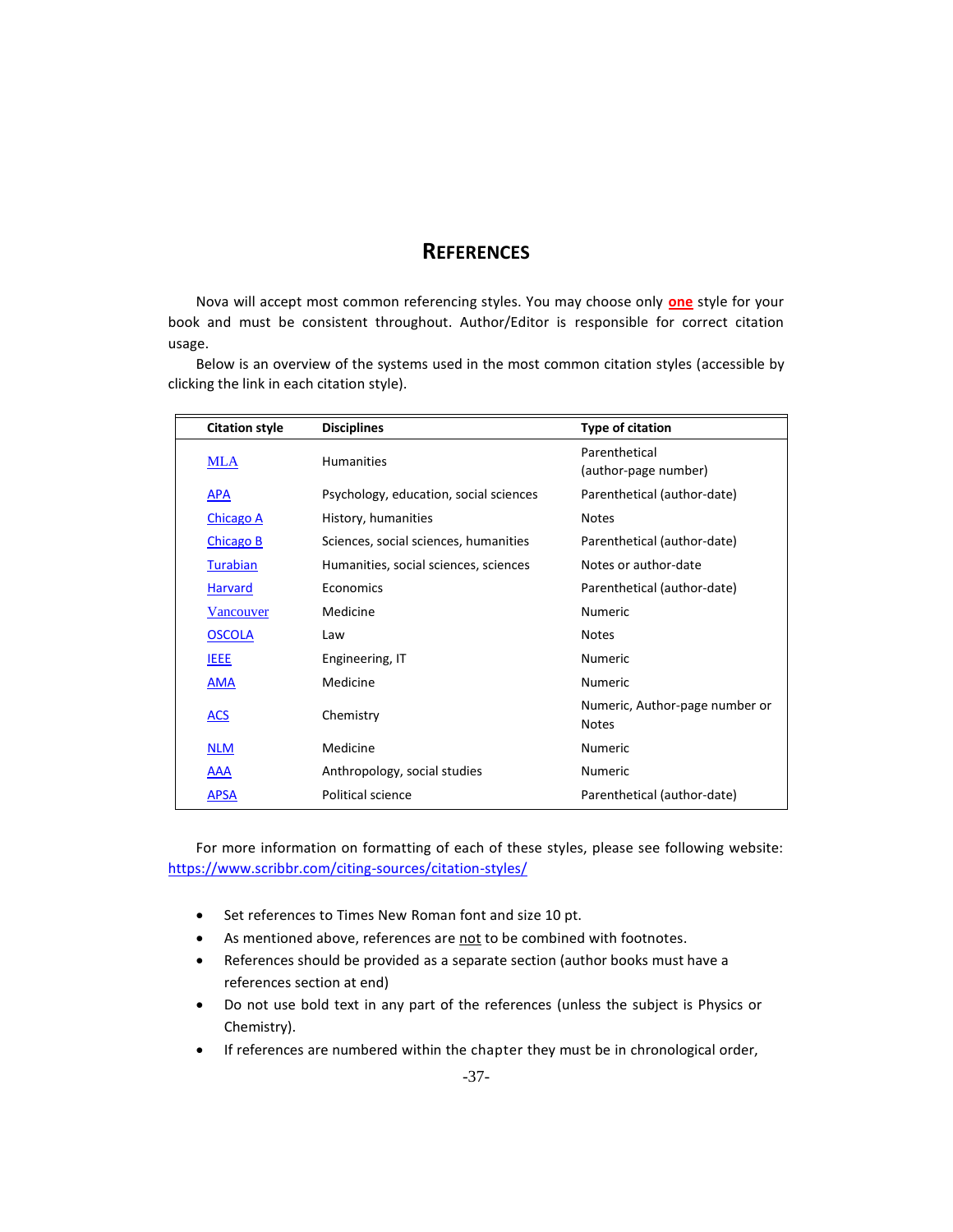e.g., [1], [2], [3], etc.

- If the reference section is shown alphabetically, then within the text references must be reflected by author name, year.
- All references should be in English. It can be cited in its original language, however, English translation should be shown in brackets immediately after [ ].
- Sources must be italicized.
- URL's should be properly spaced.

#### *NOTE:*

*Author Books*: *Numbering of sections, footnotes, captions, etc. must be continuous throughout the entire book. References must be compiled into one section and placed at the end of the book.*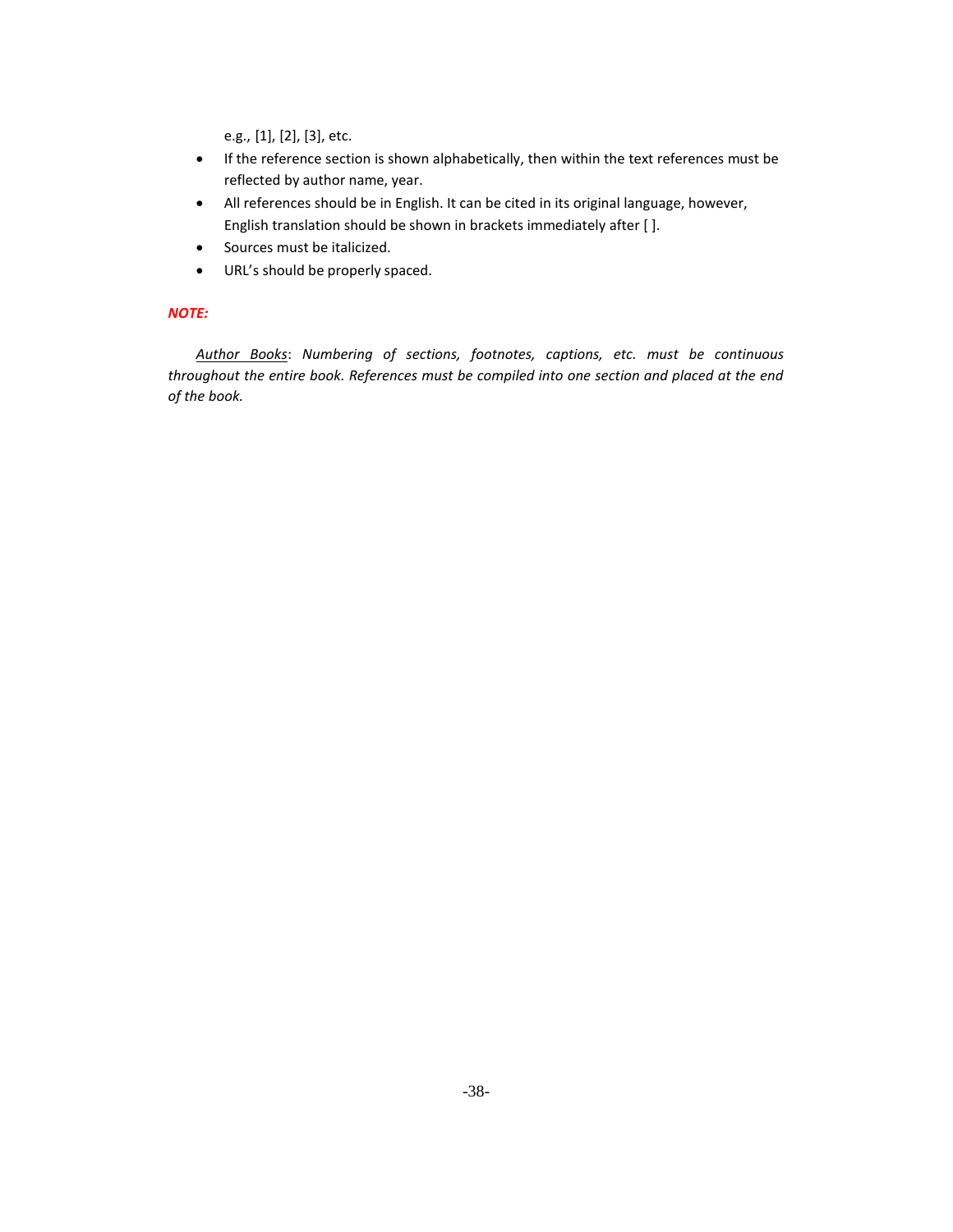## **CHECK LIST**

## **To begin your manuscript, you must submit the following:**

| ν |                                                                                                                   |  |  |
|---|-------------------------------------------------------------------------------------------------------------------|--|--|
|   | Description                                                                                                       |  |  |
|   | <b>Table of Contents</b>                                                                                          |  |  |
|   | Each Chapter if an edited book                                                                                    |  |  |
|   | Author affiliations on first page of each chapter if an edited book and a<br>corresponding author's email address |  |  |
|   | References                                                                                                        |  |  |

#### **If** *applicable***, submit the following information:**

| Author/Editor Bios (preferred)                           |
|----------------------------------------------------------|
| Acknowledgments                                          |
| Conclusion                                               |
| Contributors                                             |
| Dedication                                               |
| Endorsements                                             |
| Epilogue                                                 |
| Figure(s) and/or Table(s)                                |
| Figure(s) and/or Table(s) Captions                       |
| Foreword (other than the editor/author of the book)      |
| Index Terms (may submit later)                           |
| Introduction (if applicable and must provide Conclusion) |
| Preface (not required if Introduction is provided)       |

**I hereby affirm that the manuscript checklist has been submitted according to all of the Nova Science Publisher's requirements stated above.**

Date:

Book Title:

Editor/Author Name:

Signature: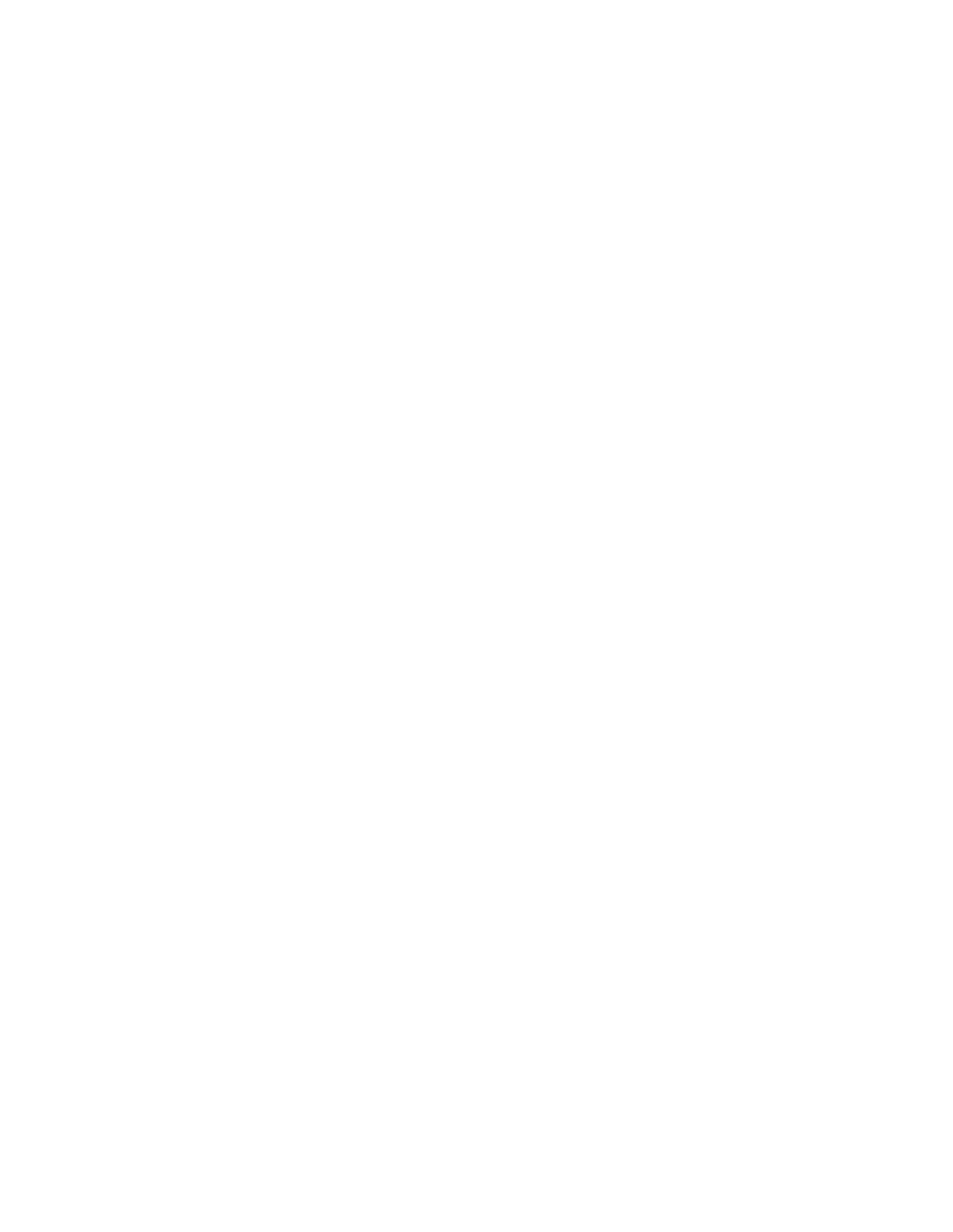**SAMPLE BOOK TEMPLATE**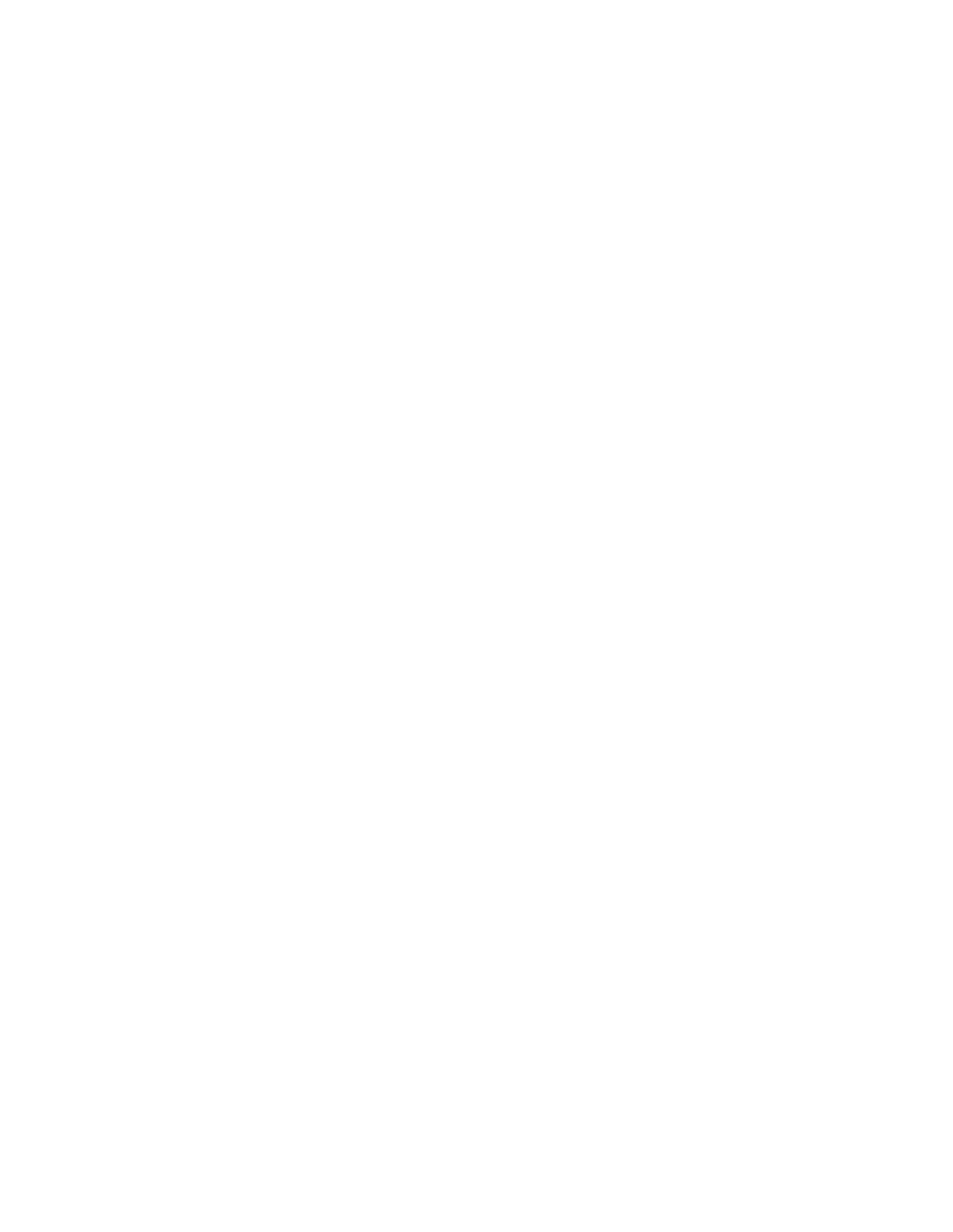# **Names**

Editors/Authors

# **Title**

**Subtitle**

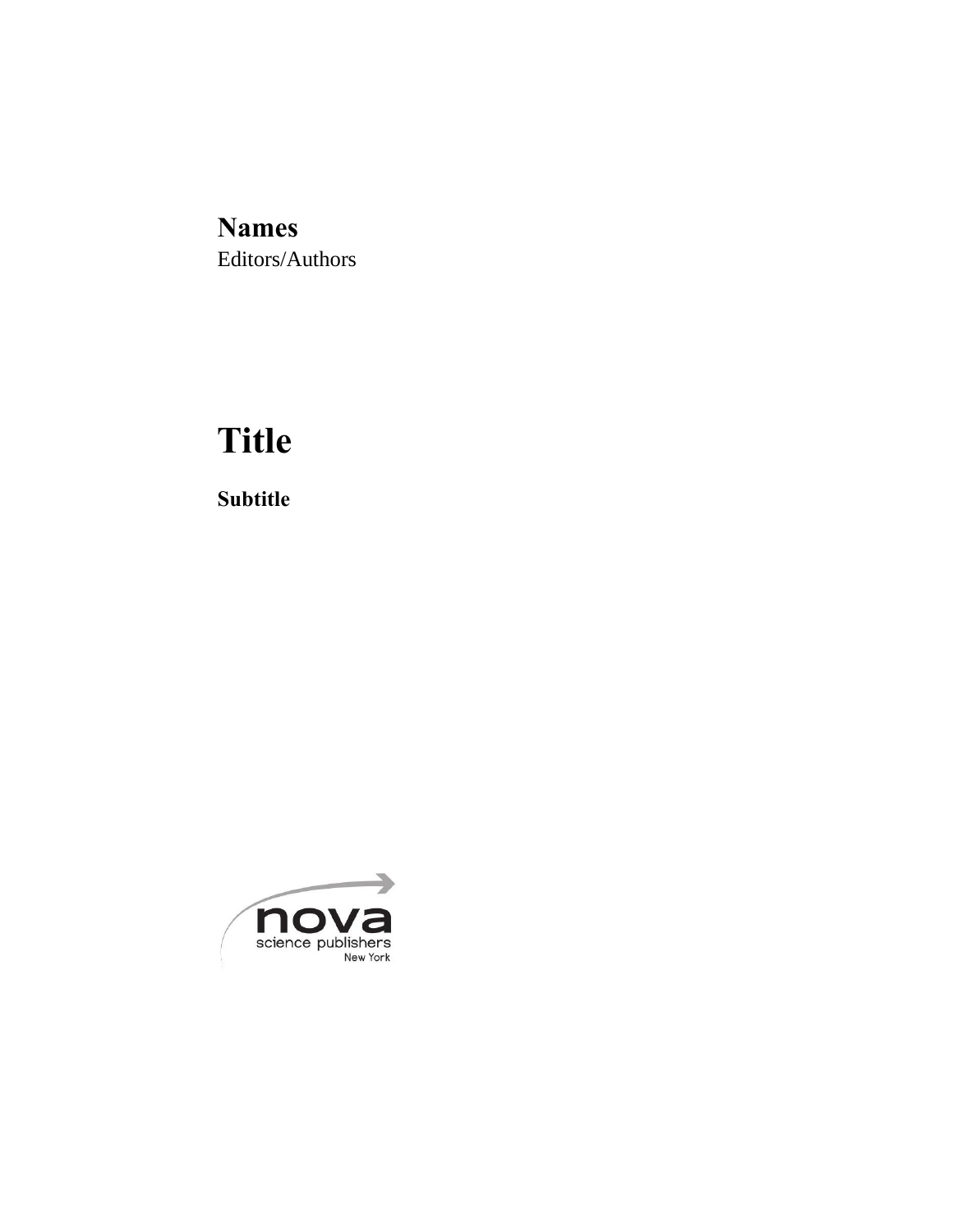#### **Copyright © 2022 by Nova Science Publishers, Inc.** DOI:

**All rights reserved.** No part of this book may be reproduced, stored in a retrieval system or transmitted in any form or by any means: electronic, electrostatic, magnetic, tape, mechanical photocopying, recording or otherwise without the written permission of the Publisher.

We have partnered with Copyright Clearance Center to make it easy for you to obtain permissions to reuse content from this publication. Simply navigate to this publication's page on Nova's website and locate the "Get Permission" button below the title description. This button is linked directly to the title's permission page on copyright.com. Alternatively, you can visit copyright.com and search by title, ISBN, or ISSN.

For further questions about using the service on copyright.com, please contact: Copyright Clearance Center Phone: +1-(978) 750-8400 Fax: +1-(978) 750-4470 E-mail: info@copyright.com.

#### **NOTICE TO THE READER**

The Publisher has taken reasonable care in the preparation of this book, but makes no expressed or implied warranty of any kind and assumes no responsibility for any errors or omissions. No liability is assumed for incidental or consequential damages in connection with or arising out of information contained in this book. The Publisher shall not be liable for any special, consequential, or exemplary damages resulting, in whole or in part, from the readers' use of, or reliance upon, this material. Any parts of this book based on government reports are so indicated and copyright is claimed for those parts to the extent applicable to compilations of such works.

Independent verification should be sought for any data, advice or recommendations contained in this book. In addition, no responsibility is assumed by the Publisher for any injury and/or damage to persons or property arising from any methods, products, instructions, ideas or otherwise contained in this publication.

This publication is designed to provide accurate and authoritative information with regard to the subject matter covered herein. It is sold with the clear understanding that the Publisher is not engaged in rendering legal or any other professional services. If legal or any other expert assistance is required, the services of a competent person should be sought. FROM A DECLARATION OF PARTICIPANTS JOINTLY ADOPTED BY A COMMITTEE OF THE AMERICAN BAR ASSOCIATION AND A COMMITTEE OF PUBLISHERS.

Additional color graphics may be available in the e-book version of this book.

#### **Library of Congress Cataloging-in-Publication Data**

ISBN:

*Published by Nova Science Publishers, Inc. † New York*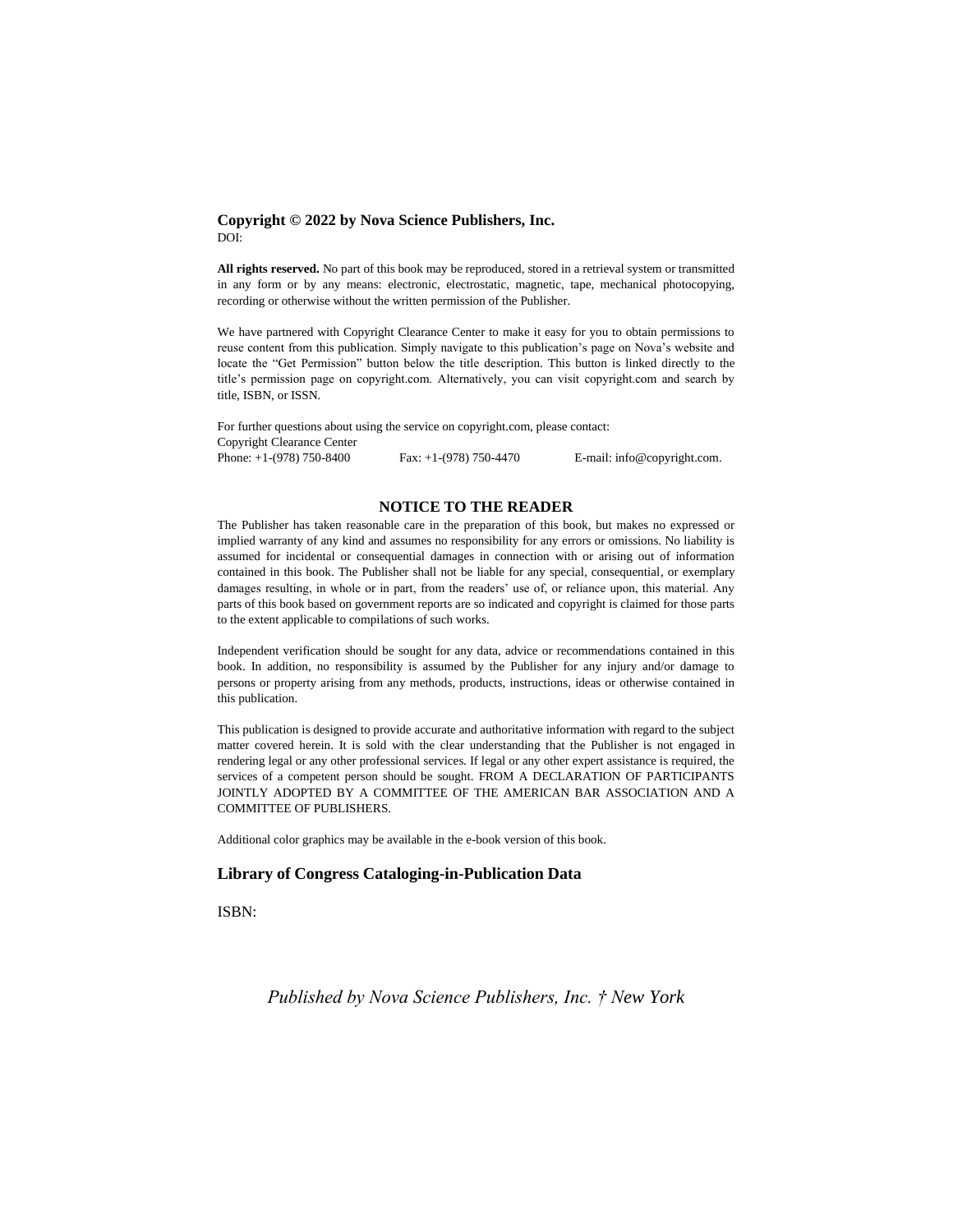# **Contents**

| Foreword                                                         | John Smith<br>(Name of person who wrote the foreword other than the |  |  |
|------------------------------------------------------------------|---------------------------------------------------------------------|--|--|
|                                                                  | authors/editors of the book)                                        |  |  |
| <b>Preface</b>                                                   | (Not required if there is an Introduction<br>and Conclusion)        |  |  |
| <b>Acknowledgments</b>                                           |                                                                     |  |  |
| <b>Introduction</b>                                              | (Must followed by a Conclusion at end)                              |  |  |
| <b>Chapter 1</b>                                                 | <b>Chapter Title</b><br>Author(s) name                              |  |  |
| <b>Chapter 2</b>                                                 | <b>Chapter Title</b><br>Author(s) name                              |  |  |
| <b>Conclusion</b>                                                |                                                                     |  |  |
| <b>References</b>                                                | (Only applicable if its an author book)                             |  |  |
| About the Author/Editor or Author's/Editor's Contact Information |                                                                     |  |  |
|                                                                  | List of Contributors (if applicable)                                |  |  |
| <b>Index</b>                                                     |                                                                     |  |  |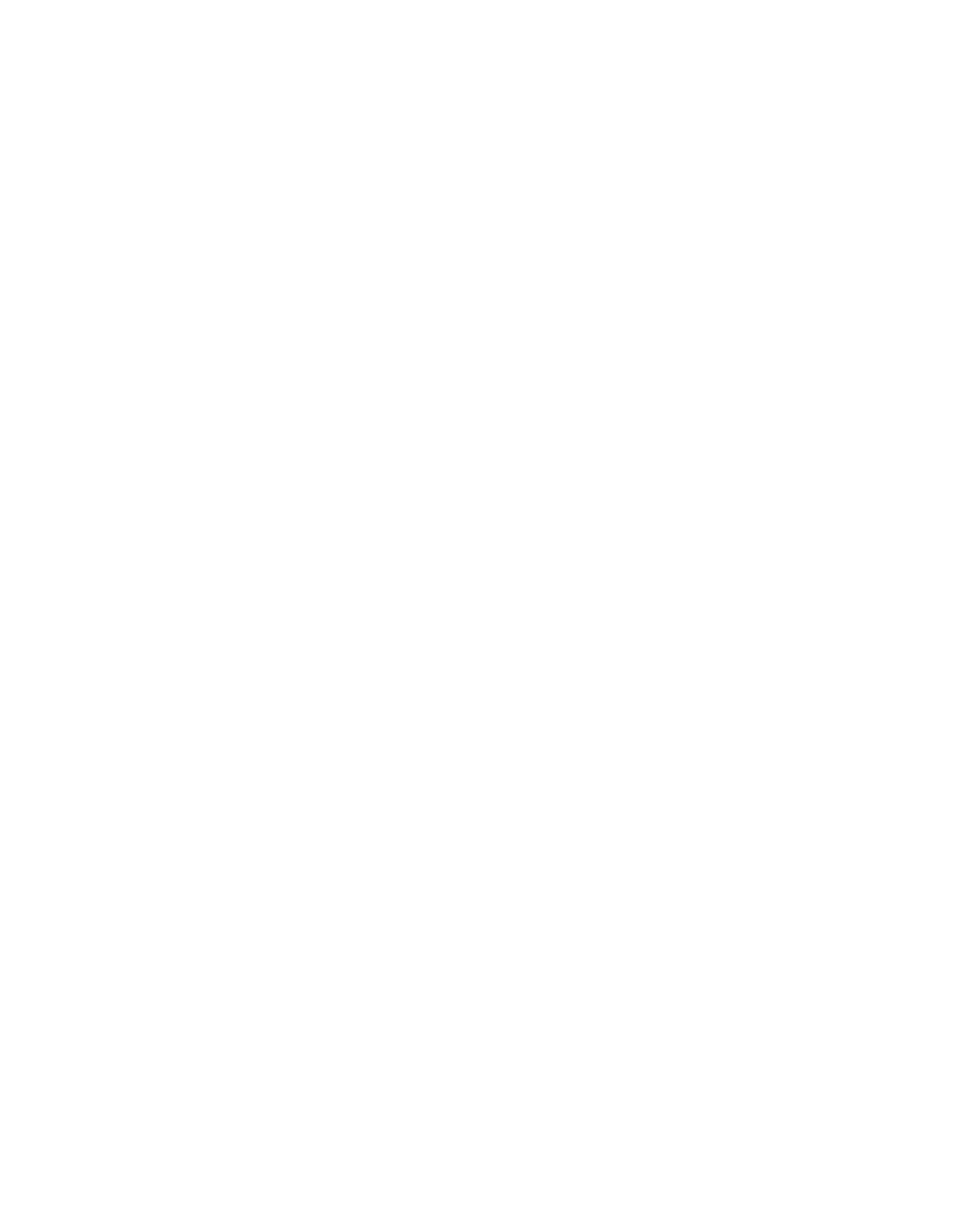# **Foreword**

This section should be the name of the person who wrote the foreword other than the authors/editors of the book.

> *Nova New York*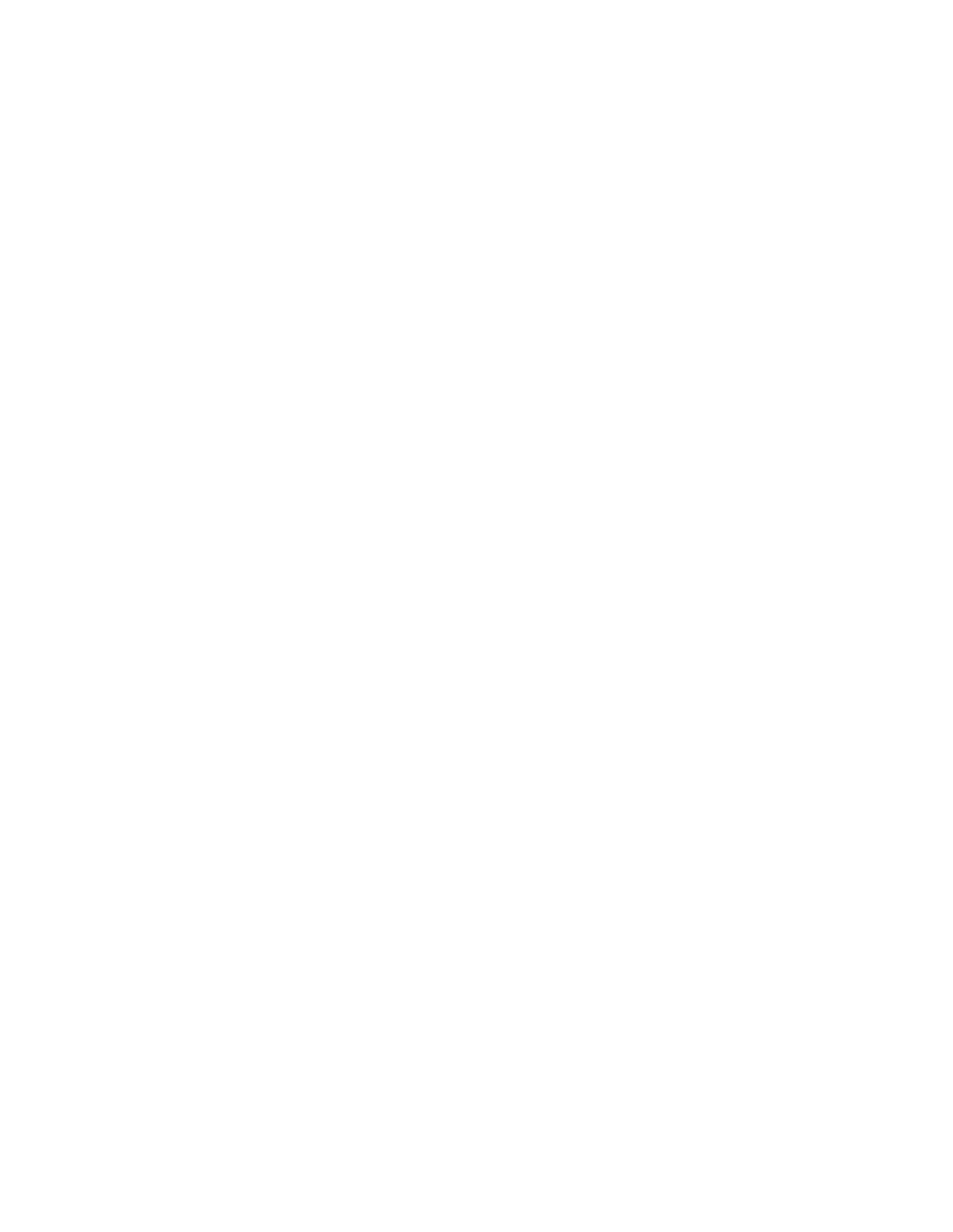# **Preface**

#### *Example:*

The field of optics usually describes the behavior of visible, infrared, and ultraviolet light; however because light is an electromagnetic wave, analogous phenomena occur in X-rays, microwaves, radio waves, and other forms of electromagnetic radiation. The pure science aspects of the field are often called optical science or optical physics.

Chapter 1 - The aim of this work is to summarize the important contribution furnished by Optics in the studies of the TS (Turin Shroud.

Chapter 2 - In the present and next chapter, the authors report on the integration of advanced and highly sensitive materials at nano and micro scale optical fibers to develop new photonic.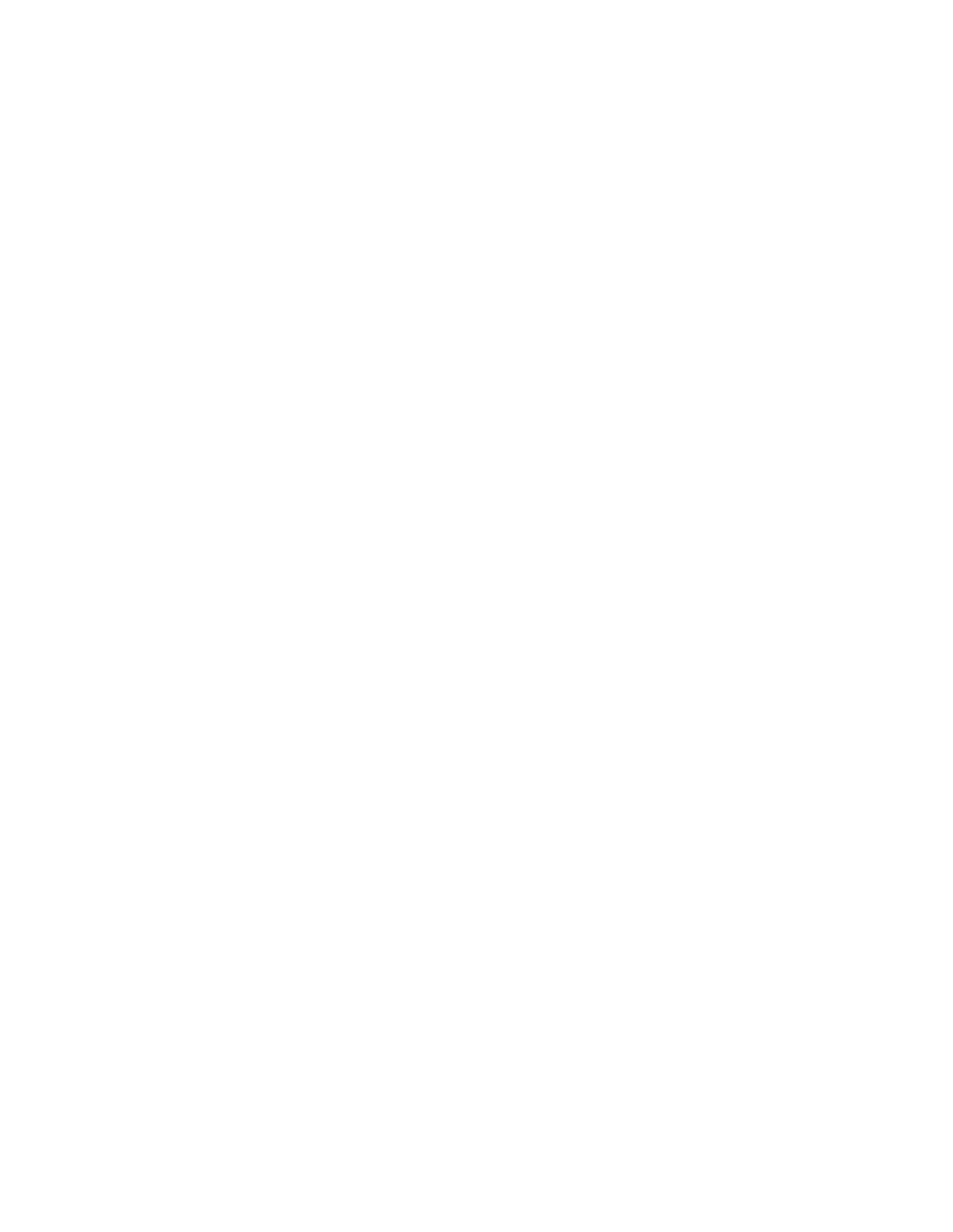# **Acknowledgments**

*Example:*

I would like to acknowledge the publisher, editors, and support staff at Nova Science Publishers, they were very helpful in the various stages of developing and producing the volume.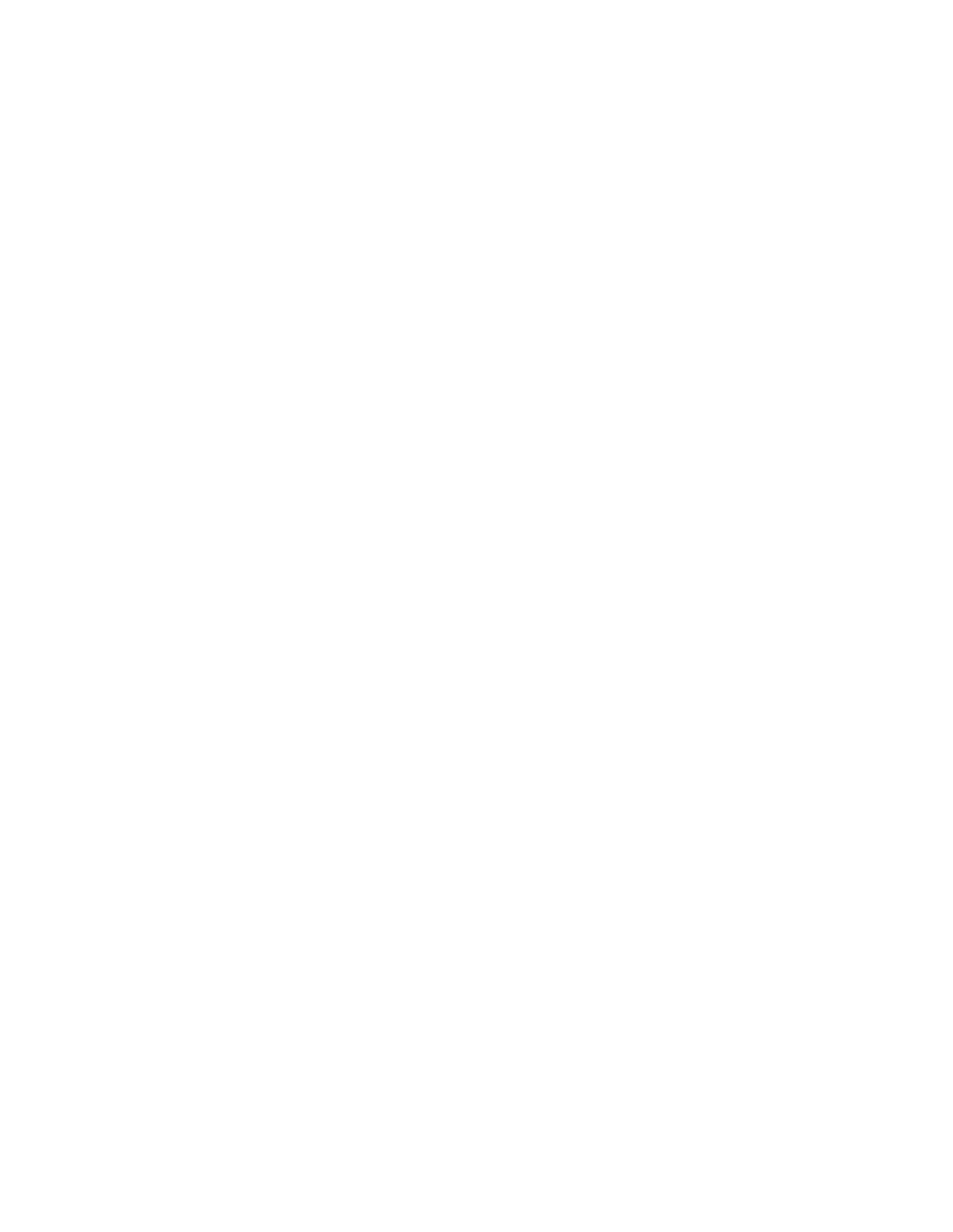## **Chapter 1 (14 pt.)**

## **Title of Chapter (Heading 1, 16 pt.)**

## **Author Name\* (14 pt.)**

Department, University Name, City and Country (size 9 pt.)

## **Abstract (Heading 2, 12 pt.)**

Lorem ipsum dolor sit amet, consectetuer adipiscing elit. Maecenas porttitor congue massa. Fusce posuere, magna sed pulvinar ultricies, purus lectus malesuada libero, sit amet commodo magna eros quis urna. Nunc viverra imperdiet enim. Fusce est. Vivamus a tellus. Pellentesque habitant morbi tristique senectus et netus et malesuada fames ac turpis egestas. Proin pharetra nonummy pede. Mauris et orci.

#### **Keywords**:

## **Introduction (Heading 2, 12 pt.)**

Lorem ipsum dolor sit amet, consectetuer adipiscing elit. Maecenas porttitor congue massa. Fusce posuere, magna sed pulvinar ultricies, purus lectus malesuada libero, sit amet commodo magna eros quis urna.

Nunc viverra imperdiet enim. Fusce est. Vivamus a tellus.

Pellentesque habitant morbi tristique senectus et netus et malesuada fames ac turpis egestas. Proin pharetra nonummy pede. Mauris et orci.

## **Nunc Viverra (Heading 3, 11 pt.)**

Nunc viverra imperdiet enim. Fusce est. Vivamus a tellus.

Fusce posuere, magna sed pulvinar ultricies, purus lectus malesuada libero, sit amet commodo magna eros quis urna.

<sup>\*</sup> Corresponding Author's Email: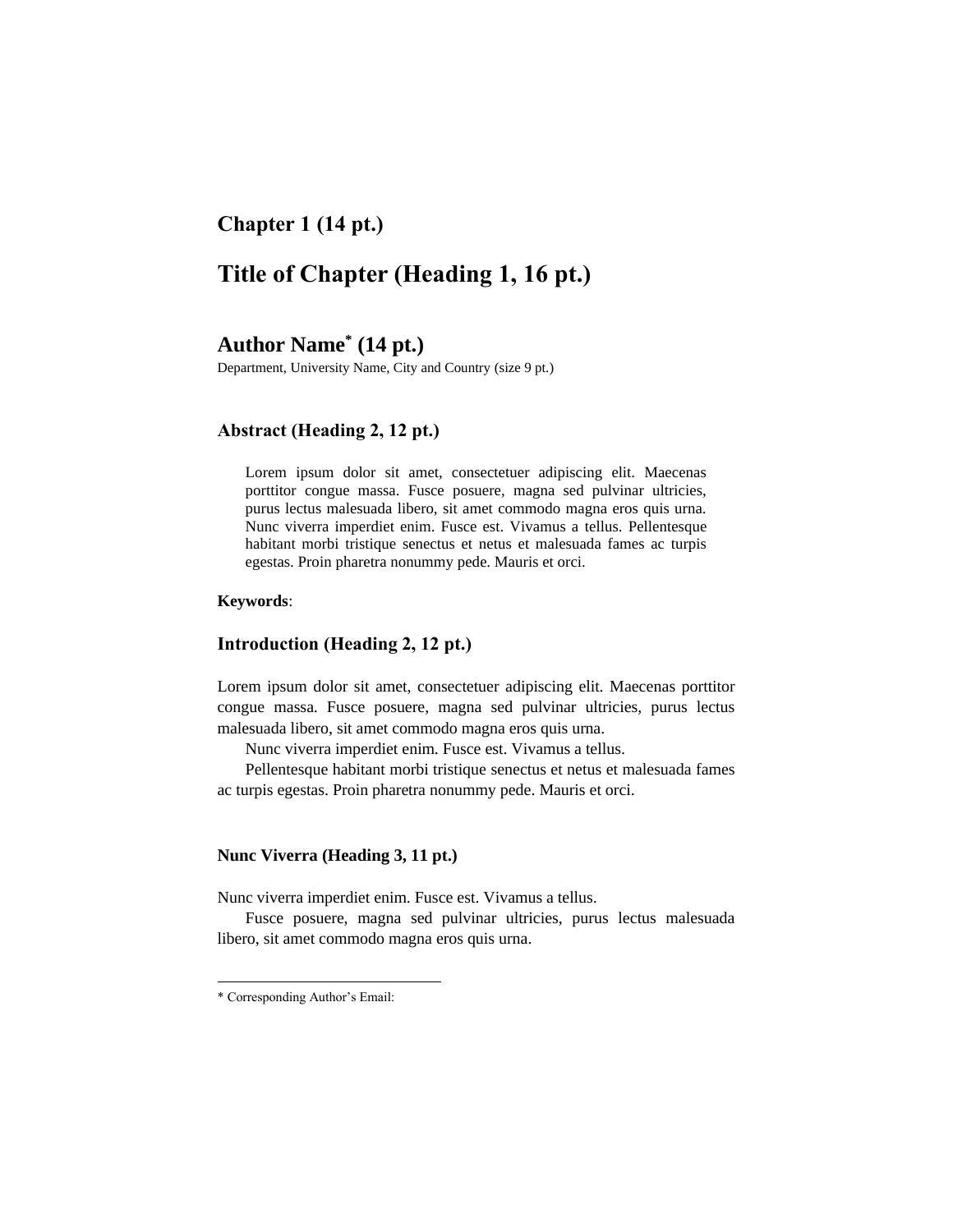#### *Pellentesque Habitant* **(Heading 4, 11 pt. and italicize)**

Pellentesque habitant morbi tristique senectus et netus et malesuada fames ac turpis egestas. Proin pharetra nonummy pede. Mauris et orci.

#### **Conclusion (Heading 2, 12 pt.)**

Nunc viverra imperdiet enim. Fusce est. Vivamus a tellus.

Pellentesque habitant morbi tristique senectus et netus et malesuada fames ac turpis egestas. Proin pharetra nonummy pede. Mauris et orci.

## **References (Heading 2, 12 pt.)**

See above "References" notations.

A separate section is required only if you are the author of the book, not an editor. All others, references must be at end of each chapter.

#### *\*Important Note Regarding Chapter References*

- Acceptable Styles include the APA, MLA, Vancouver, Harvard and Oxford Reference Styles.
- Within text, the references should be either author identified or reference number identified and placed in square brackets on the line, e.g. [37].
- The preferred Style is APA for social sciences, Vancouver for biomedicine, AIP for physics, ACS for chemistry and AMS for mathematics. Please use page setup letter size and not A4 paper.
- Every Reference must be cited within the text.
- References may be cited in the text by the author and date of publication in parenthesis or by using numbers in brackets.
- Examples of acceptable forms of reference lists at the end of the chapter/article are given above under "References".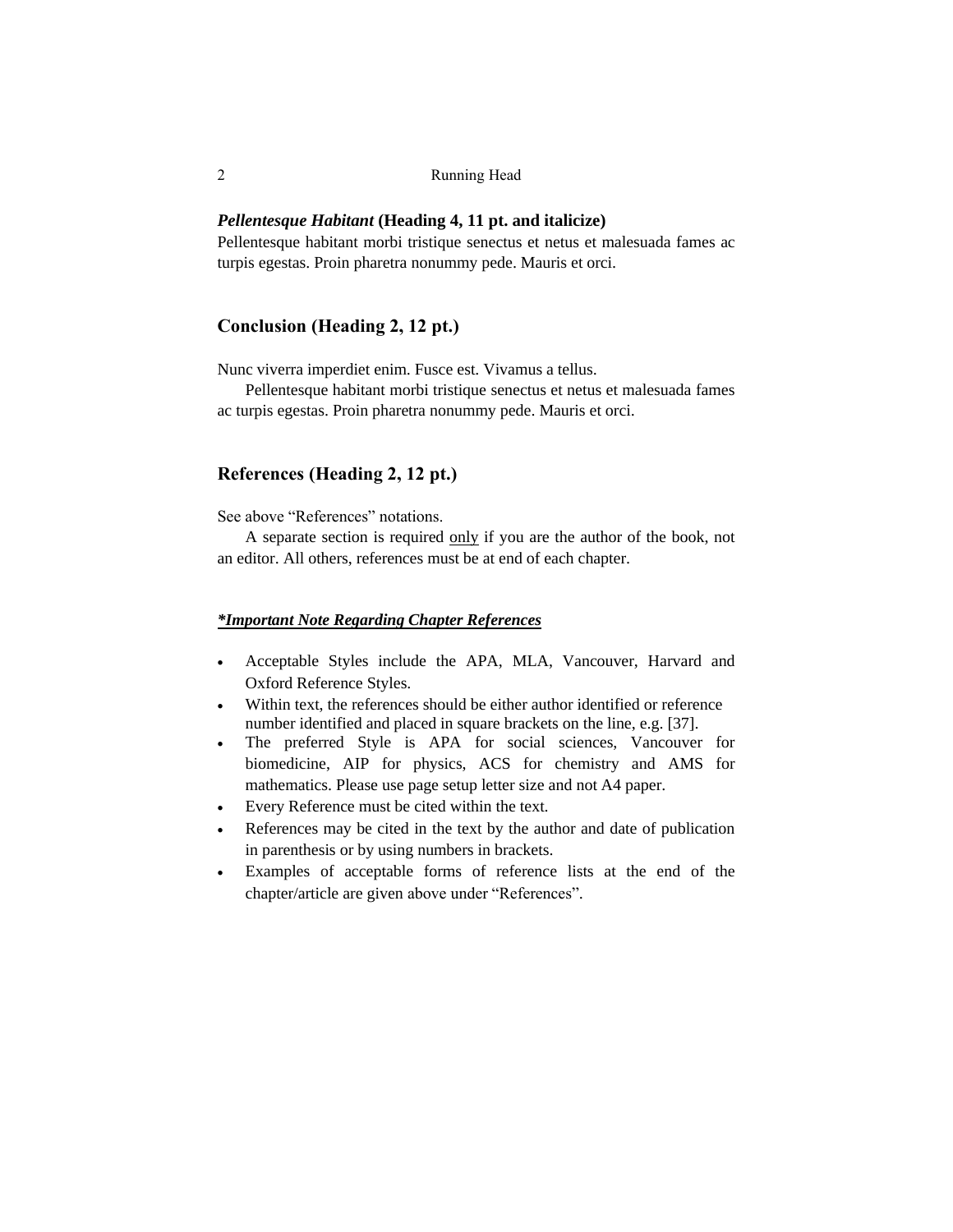# **About the Authors/Editors**

(Author/Editor of the book)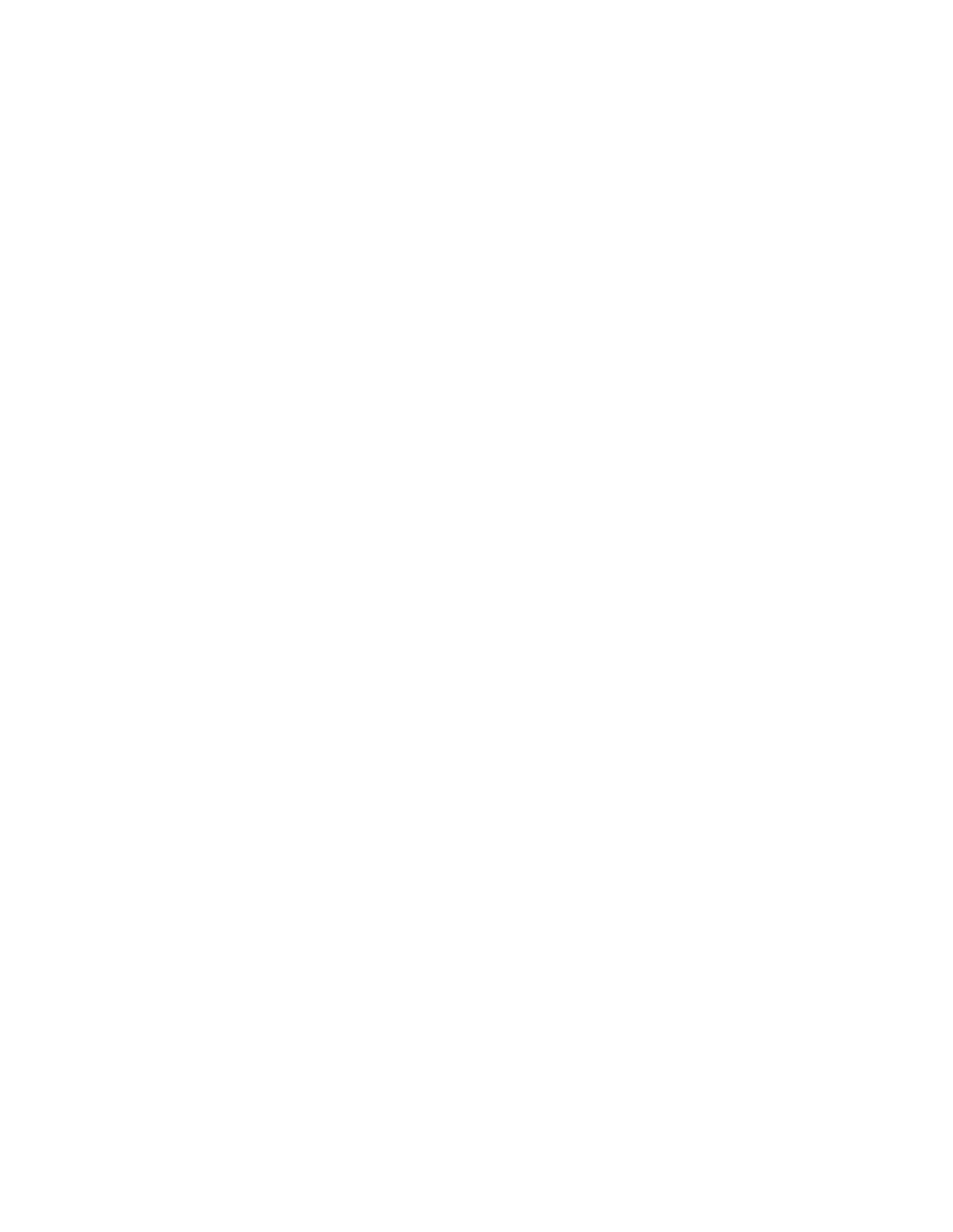# **List of Contributors**

(Authors of the chapters)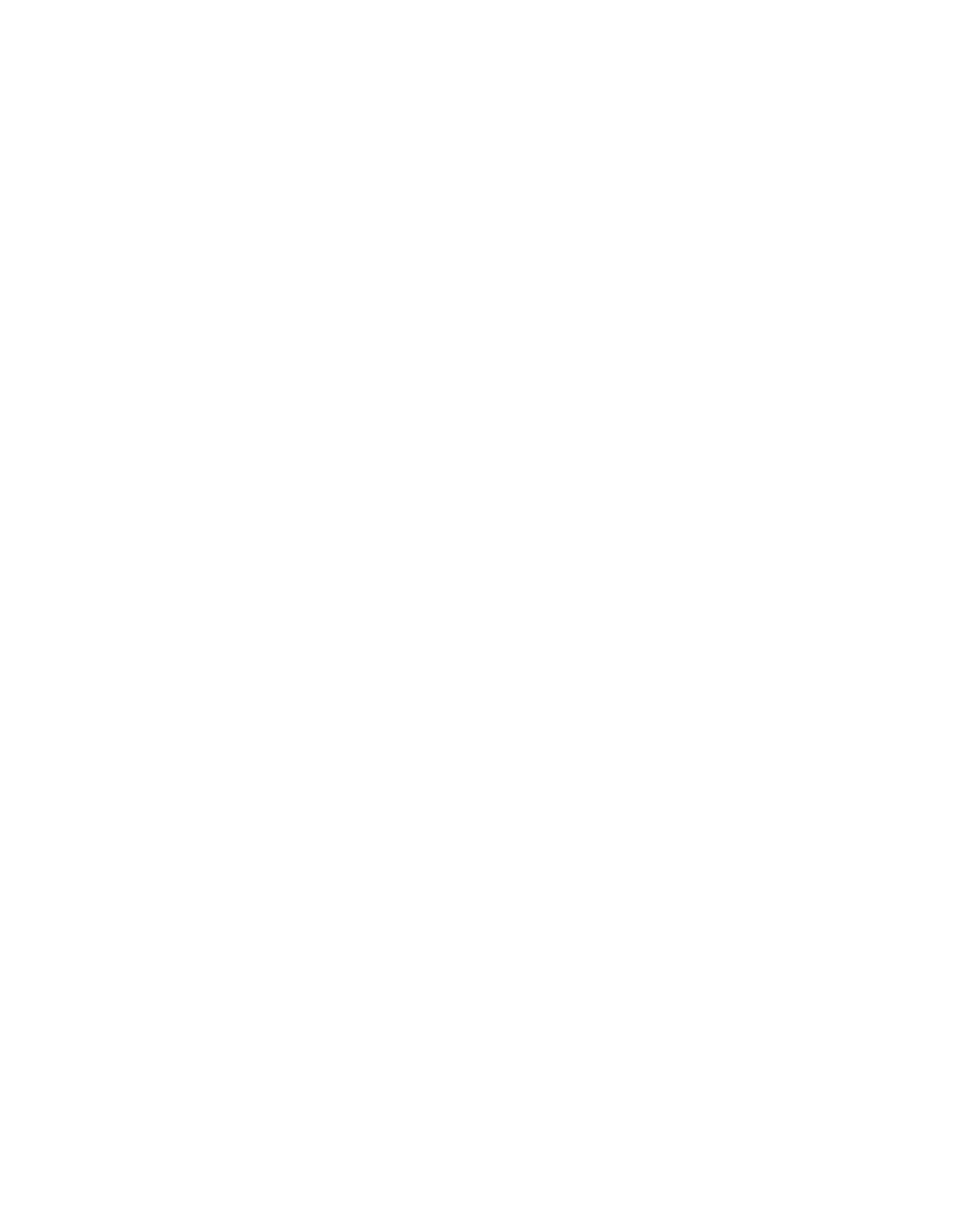## **Index**

## *Example:*

#### **#**

4- repeat tauopathy neuroimaging initiative (4RTNI), 35, 36, 55

## **A**

abnormal, 33, 53, 54, 57, 66, 86, 91, 97, 131, 136 absolute global efficiency, 16, 18, 115 accuracy, xvi, 2, 64, 66 AD sequencing project (ADSP)- phenotype harmonization consortium (PHC), 70, 70 ADNI center, 5, 71 ADNI laboratory of neuroimaging (LONI), 36 ADSP-PHC composite scores, 70

## **B**

brain atrophy, vii, viii, xiii, xiv, 1, 2, 21, 31, 54, 100 brain connectome, 125 brain disorders, xii, 127 brain lesions, xi, 123 brain network dynamics, 66 brain network dysfunction, xi, 125 brain networks, vii, ix, xiii, 1, 21, 28, 64, 94, 134, 136 brain resource utilization, 126 brain states, xi, 87, 100, 124, 128

## **C**

calcarine, 9, 38, 39, 113

caudate, 3, 9, 13, 14, 33, 38, 39, 40, 42, 113, 116

CBF quantification, 70

Center for Biomedical Research Excellence (COBRE), 104

center for imaging of neurodegenerative diseases (CIND), 69

central executive network (CEN), x, xi, xv, 63, 64, 66, 68, 71, 73, 77, 78, 86, 87, 101, 103, 106, 107, 108, 109, 118, 124, 125, 126, 128